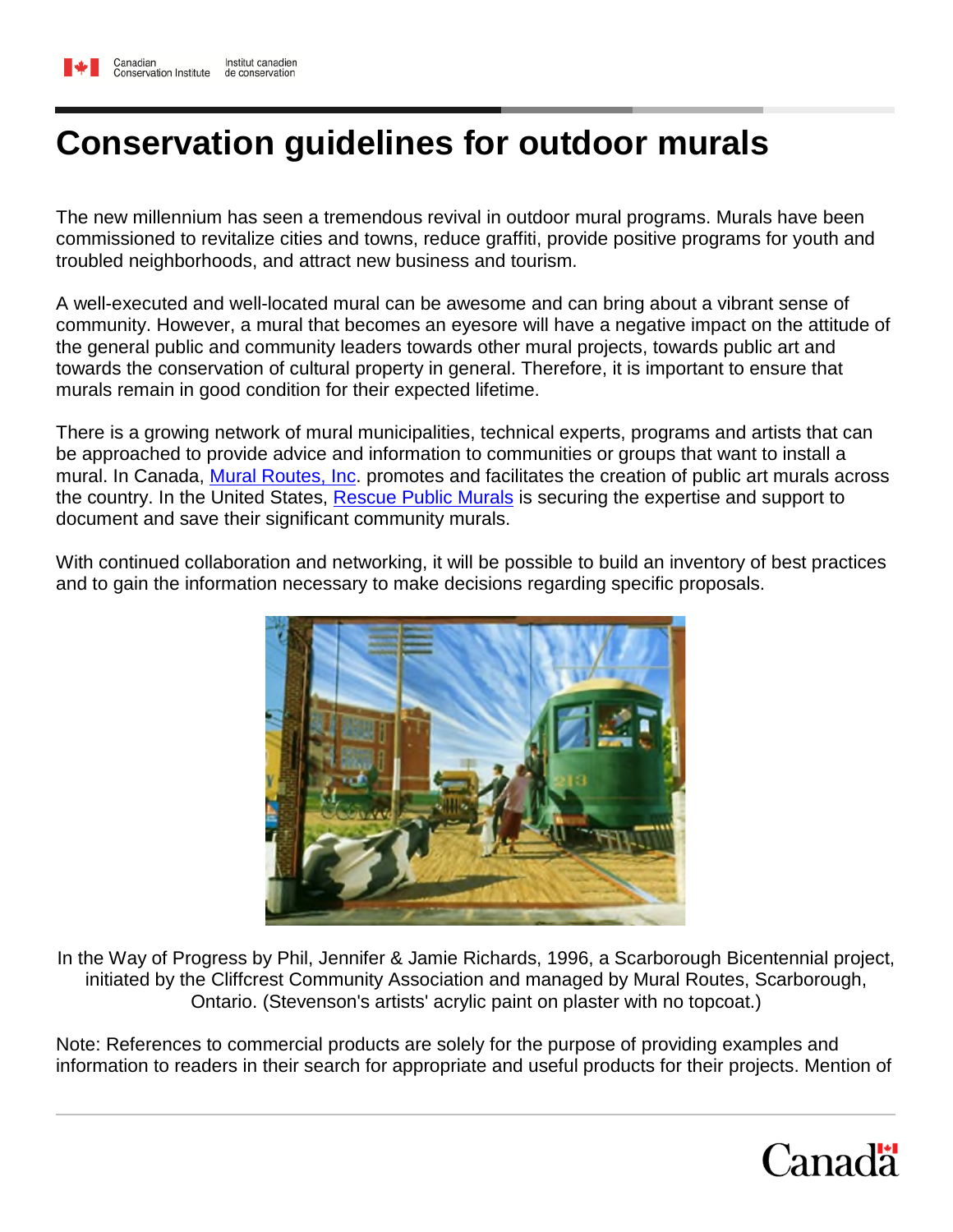specific products does not imply endorsement by the Canadian Conservation Institute, nor does it preclude the usefulness of other products.

# **Planning a new mural**

The goal is to create a mural that will remain in good condition for its expected lifetime. To reduce the rate and extent of deterioration, preventive strategies and maintenance must be incorporated into the project from the planning stage. It is very important to plan and budget for maintenance and conservation from the inception of a mural project.

Careful planning will help to ensure that a new mural remains in good condition and is a source of community pride and respect for years to come.

Murals cannot be considered solely from a business, economic, or self-serving viewpoint. They exist in a community and must be meaningful to the community. Planning committees that keep the community in mind and encourage their collaboration will gain benefits such as goodwill, community awareness, support, and input. For more information, visit [Mural Production: A Resource Handbook](http://www.muralroutes.com/handbook/handbook.htm) (Mural Routes Inc. 2004).

To ensure maximum longevity for the new mural, it is essential to choose an appropriate site and wall or other primary support, prepare the support properly, and use only durable materials. Simple procedures for ongoing maintenance (including periodic inspection, cleaning, and repair) should also be planned and funded from the inception of the project. Finally, consideration must be given to the mural's treatment if damage occurs, and to its relocation if the site becomes unsuitable.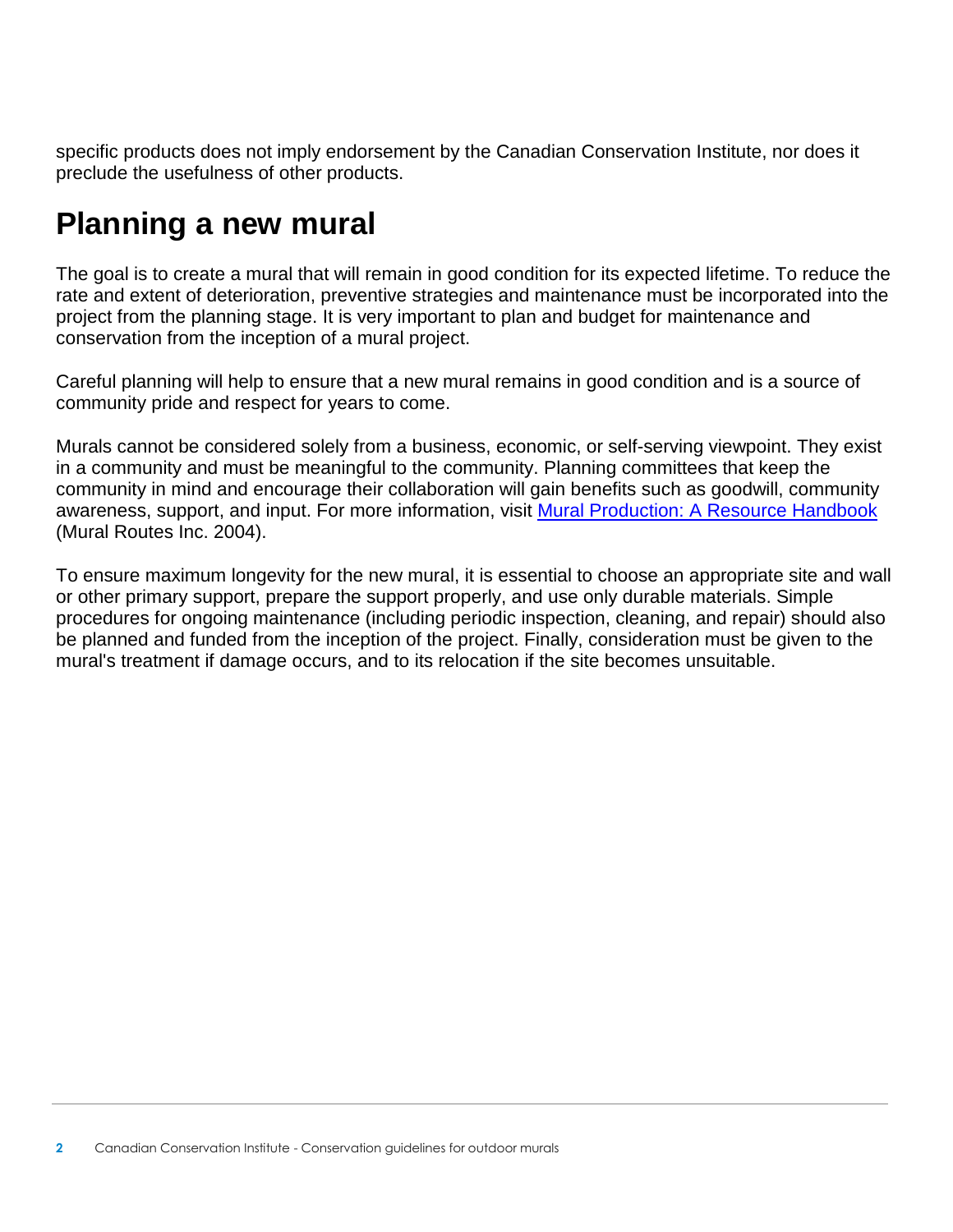

Image 1: Side Launch by John Hood and Alexandra Hood, 2000, Town of Collingwood mural, Collingwood, Ontario; (artists' acrylic paint on commercial signboard, styrofoam and concrete wall)

## **Partner with experts**

The planning committee should, by its composition or outreach, have access to the following specialists and professionals in the community:

- an **architect** to advise on the suitability of the wall and any modifications required for the site and to provide access to his/her network of other professionals as needed
- **building and landscape architects, engineers, paint manufacturers, and conservators** to advise on factors that will affect the longevity of the mural: its materials, construction, and installation; issues relating to the site (location, directional orientation, placement, and susceptibility to vandalism); accidental damage and deterioration by the natural environment; and ease and cost of maintenance
- **other mural communities** to provide advice based on their experience, including what has worked and what hasn't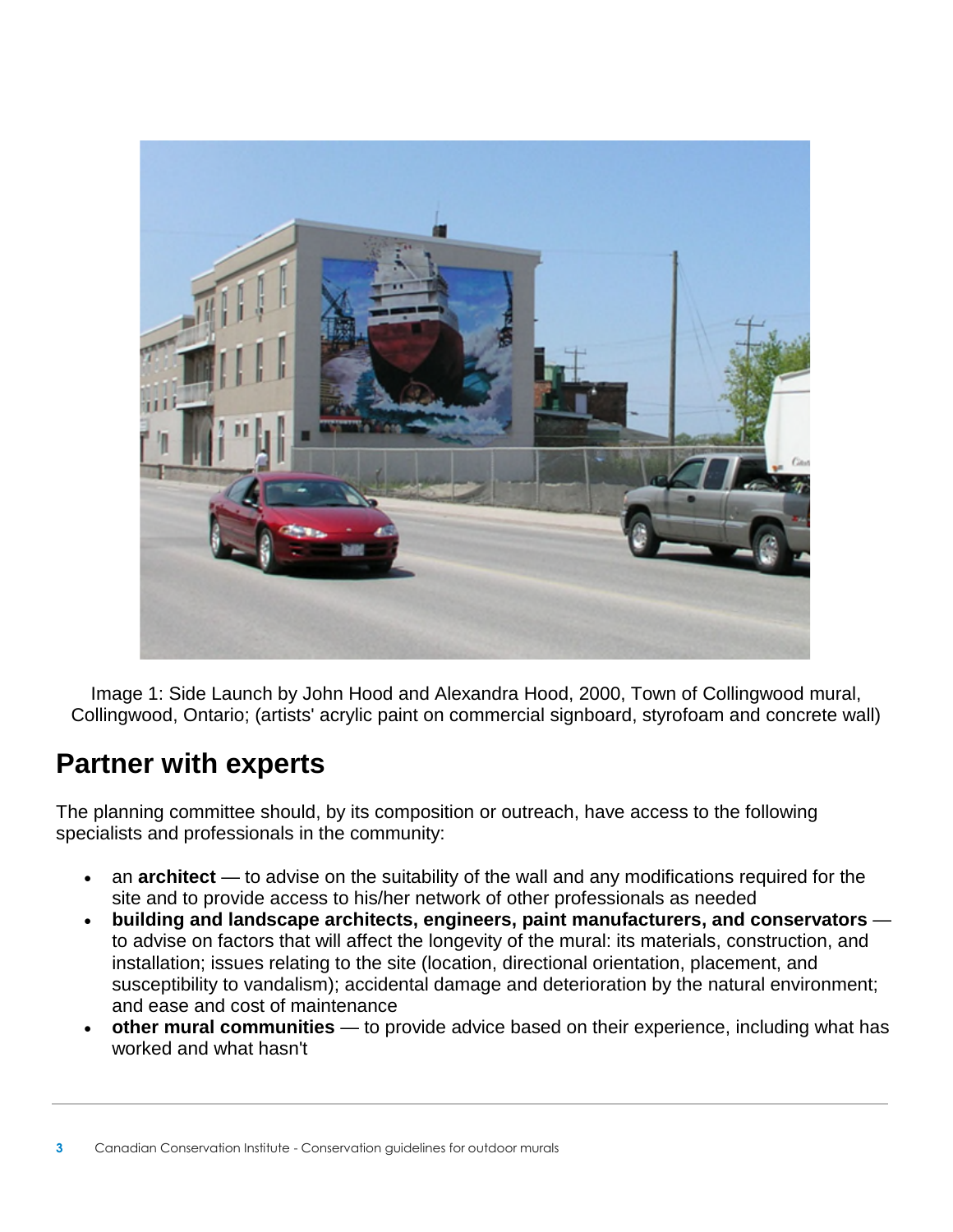- the **artist, patron, and conservator** to assess the permanence, longevity, and maintenance of the proposed site, materials, design, and construction
- **community members** to provide insights into any risks/benefits associated with the site, and to help ensure the community's goodwill, awareness, input, and support

## **Select a suitable site**

Site selection has a major influence on the longevity of a mural. A poorly chosen site can lead to early deterioration due to physical damage, water, pollutants, etc. The location of the site can also increase or decrease the likelihood of vandalism such as graffiti.

Factors to consider when choosing a site:

- How is the site used and what activities occur in the vicinity? For example, is the site used for sports such as ball hockey games?
- What are the environmental conditions? Is the site exposed to high winds, abrasives, pollutants, extreme dirt, constant sun, constant shade, etc.?
- Is the site prone to vandalism?
- What municipal maintenance activities are carried out in the area (e.g. snowplowing, water sprinklers, etc.)?
- Is the site subject to the spray of water, salt, or gravel from an adjacent road?
- Could the mural be situated on the site to reduce damage? For example, a high location could reduce vandalism and a northern (or western) exposure could reduce the rate of light damage.
- Could the site be modified to prevent damage to the mural? For example, could landscaping, parking barriers, or other barriers be added to guide vehicle or pedestrian traffic flow and minimize contact with the mural?

## **Select a durable support, installation method, and media**

The primary support, which can be either a wall or a separate support attached to an existing wall or free-standing armature, is the predominant factor in the stability and longevity of a mural.

The proposed wall should be assessed by an architect and, if needed, by his/her network of professionals such as masonry or roofing specialists, structural engineers, etc. to ensure that it is suitable for the mural and **does not have a moisture problem**.

Heritage buildings should never be considered because a mural could alter or damage the heritage "fabric" of the building.

The materials and installation methods should be durable in the exterior/public environment. For example, only pigments of high light stability should be used and any metal components, including screws, should be non-rusting. Surface coatings can be considered to help protect the paint from dirt,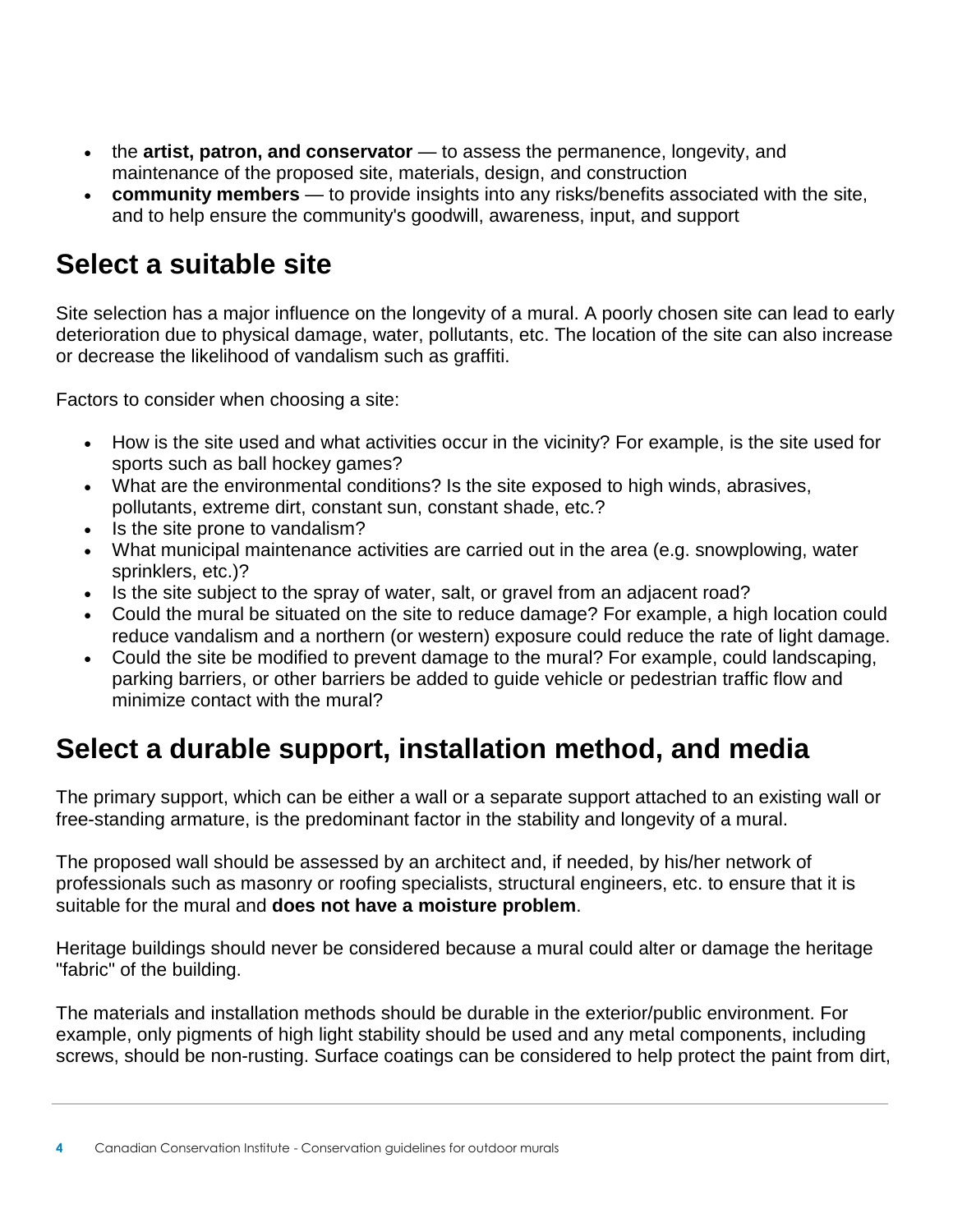deterioration of the medium, and, to some extent, graffiti (information on durable materials is included in the section [Creating a new mural\)](https://www.canada.ca/en/conservation-institute/services/care-objects/fine-art/conservation-guidelines-outdoor-murals/creating-new-mural.html).



Image 2: Detail of Almonds and Wine by Cristina Delago, 2010; City of Toronto, Ontario; Photograph by Tomasz Majcherczyk, 2010.

A durable mosaic medium is a good alternative choice for an exterior mural.

# **Develop a maintenance plan and conservation policy**

To ensure the new mural lasts as long as possible, proper maintenance should begin immediately after installation. **It is important to plan and budget for maintenance and conservation from the inception of a mural project.**

The maintenance plan and conservation policy should incorporate:

- a schedule of regular inspection;
- an outline of maintenance activities for mural and site(e.g. cleaning and minor repair);
- who to consult when treatment is required; and
- documentation of condition, maintenance, and treatment work.

In addition, the roles and responsibilities of all those involved in the ongoing care of the mural and its site should be clearly defined. Look to [Caring for an existing mural](https://www.canada.ca/en/conservation-institute/services/care-objects/fine-art/conservation-guidelines-outdoor-murals/caring-existing-mural.html) for more information on the preservation of murals.

# **Establish a contractual agreement**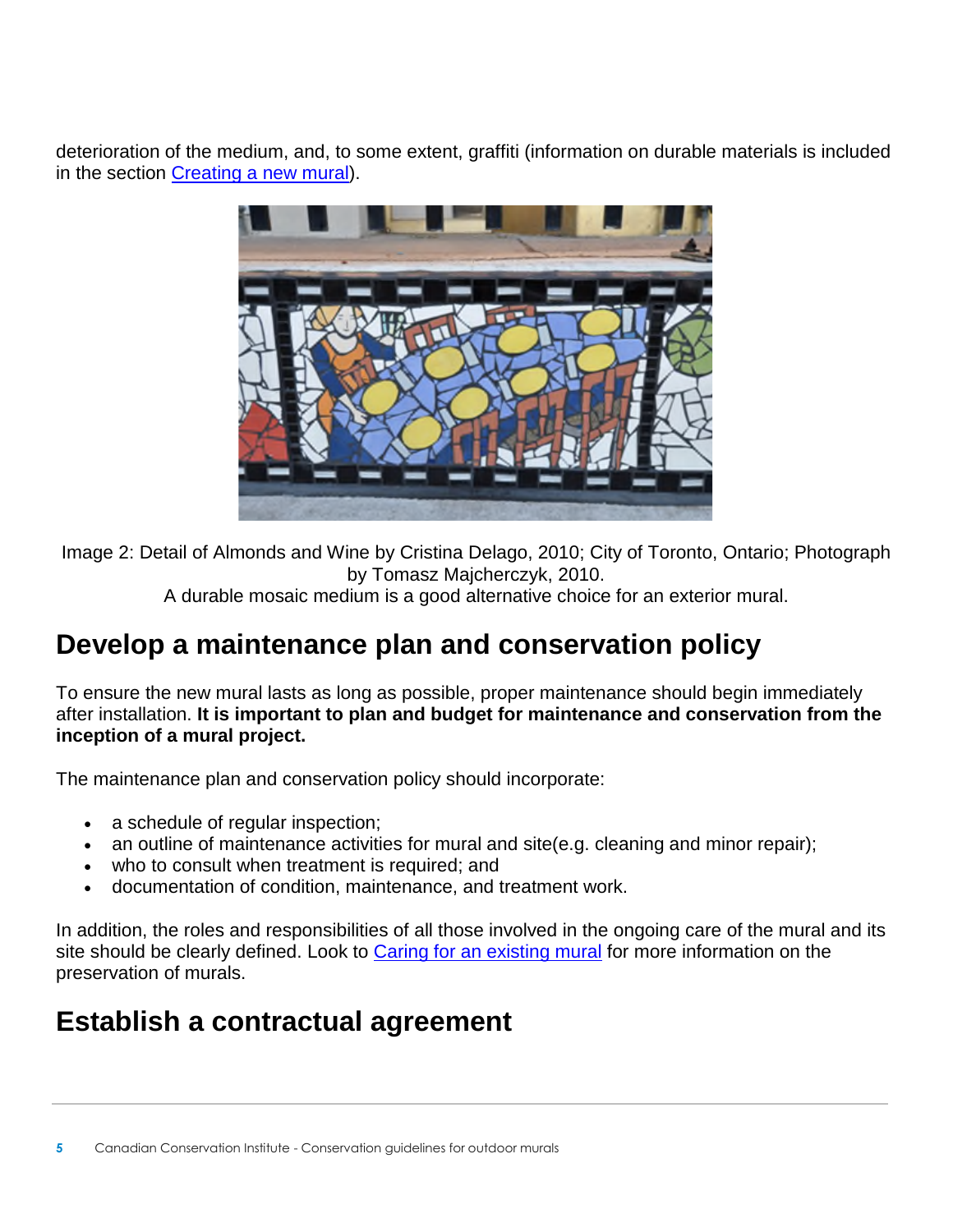Before work begins, the patrons of the mural should obtain a contractual agreement regarding the rights and responsibilities of the wall owner, the commissioning agency or patron (owner of the mural), and the artist. Factors to consider include:

- Who will maintain the site?
- Who will maintain the wall? (It is usually the wall owner for a specified period of time.)
- What is the expected lifetime of the mural?
- Who will maintain the mural? (It is usually the commissioning agency.)
- What happens if the wall is to be altered or demolished, or if the mural requires relocation?
- What are the legal issues regarding copyright and moral rights (see Mural Production: A [Resource Handbook\)](http://www.muralroutes.com/handbook/handbook.htm)?
- How will the ongoing care of the mural be managed and funded, and how will decisions regarding conservation treatment or restoration be made?
- What happens if there are changes to the site?
- What happens if the mural needs to be deaccessioned?

## **Create signage and programs to educate the community**

Plan signage and programs to educate people, create public "ownership", and instill community pride in the mural. Recommendations in [Mural Production: A Resource Handbook](http://www.muralroutes.com/handbook/handbook.htm) include:

- document the mural production and create an archive from which to obtain photos and information for promotional opportunities, travel writers, etc.;
- cluster murals in an area so a walking tour can be created;
- create brochures, a website, an audio tour, and possibly a book; and
- develop partnerships with other organizations, e.g. horticultural groups, theatre programs, youth groups, tourism departments, etc.

# **Creating a new mural**

"A successful mural can be a source of renewal or inspiration for a community, and is great for the mural business in general. A poorly executed or disproportionate mural by any artist is not only disappointing but can discourage potential clients from commissioning murals of their own." Eric Grohe (artist) in [Just Paint](http://www.justpaint.org/mural-painting/) (Golden Artist Colors Newsletter), Issue No. 10, p. 6.

Creating a new mural is an exciting process. However, to ensure the mural survives for as long as possible, it is important to carry out the process during favourable climatic conditions and to use materials and an installation method that are durable in the exterior/public environment. Knowledge of health and safety issues during fabrication of the work and documentation of the entire process are also important.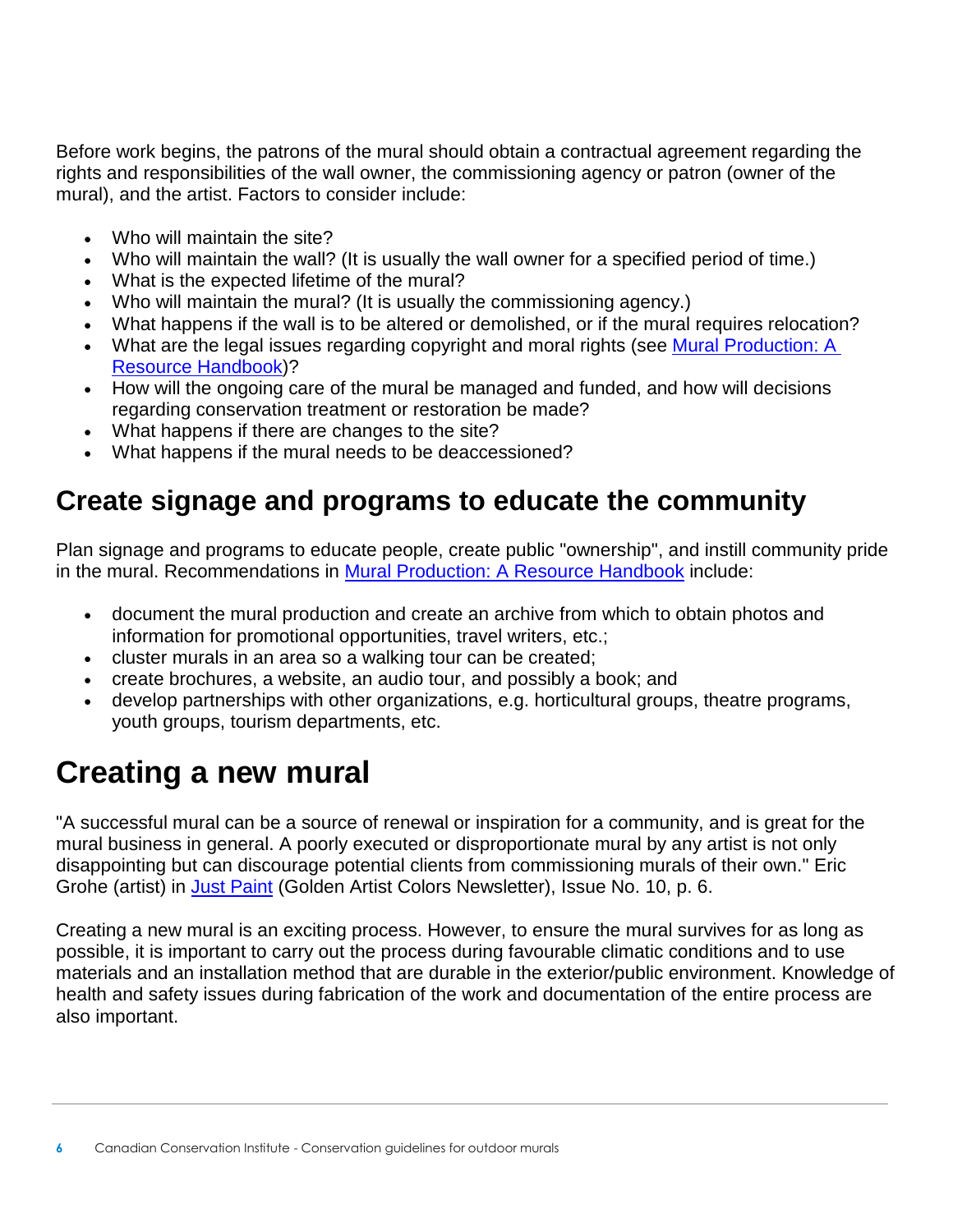Note: References to commercial products are solely for the purpose of providing examples and information to readers in their search for appropriate and useful products for their projects. Mention of specific products does not imply endorsement by the Canadian Conservation Institute, nor does it preclude the usefulness of other products.

# **Timing**

Climatic factors must be considered when scheduling a mural project. What is uncomfortable for the artist is also likely to be a poor situation for paint application, drying, and curing. Outdoor murals should never be painted in extreme weather conditions — too hot, too cold, too humid, or wet.

# **Safety issues**

Check into the health and safety issues and regulations relating to the materials and procedures that will be used for the mural. Some industrial paints and coatings emit toxic vapours and require precautions such as the use of personal protective equipment, e.g. organic vapour masks.

Be sure you understand the employer and employee responsibilities outlined in your provincial occupational health and safety regulations. These regulations govern the use of specialized safety equipment (e.g. ladders, lifts, scaffolding, and safety harnesses) by staff or contractors. For example, contractors and supervisory staff often require specialized training on safety and fall protection equipment. Some information is available on the website of your provincial Ministry of Labour. You can also view the standards referenced in the regulations of each province and link to each jurisdiction through the [Canadian Standards Association](http://www.csagroup.org/) (CSA).

# **Documentation**

Keep records of all the materials used, including the surface preparation and any coatings applied, as well as the installation methods.

Photographs are ideal for documenting materials and procedures and can also be used for promotion and publicity. Close-up photographs of all parts of the mural will be useful for future restoration procedures. They may also be beneficial for those undertaking research and are an effective way to share information with other mural communities. Detailed photographs of sections of the mural will be helpful if treatment is required in the future.

Paint colour chips, paint samples, paint type, and pigment codes will be useful in the future to identify colour fading. They can also assist with maintenance and treatment.

# **Materials and methods of construction**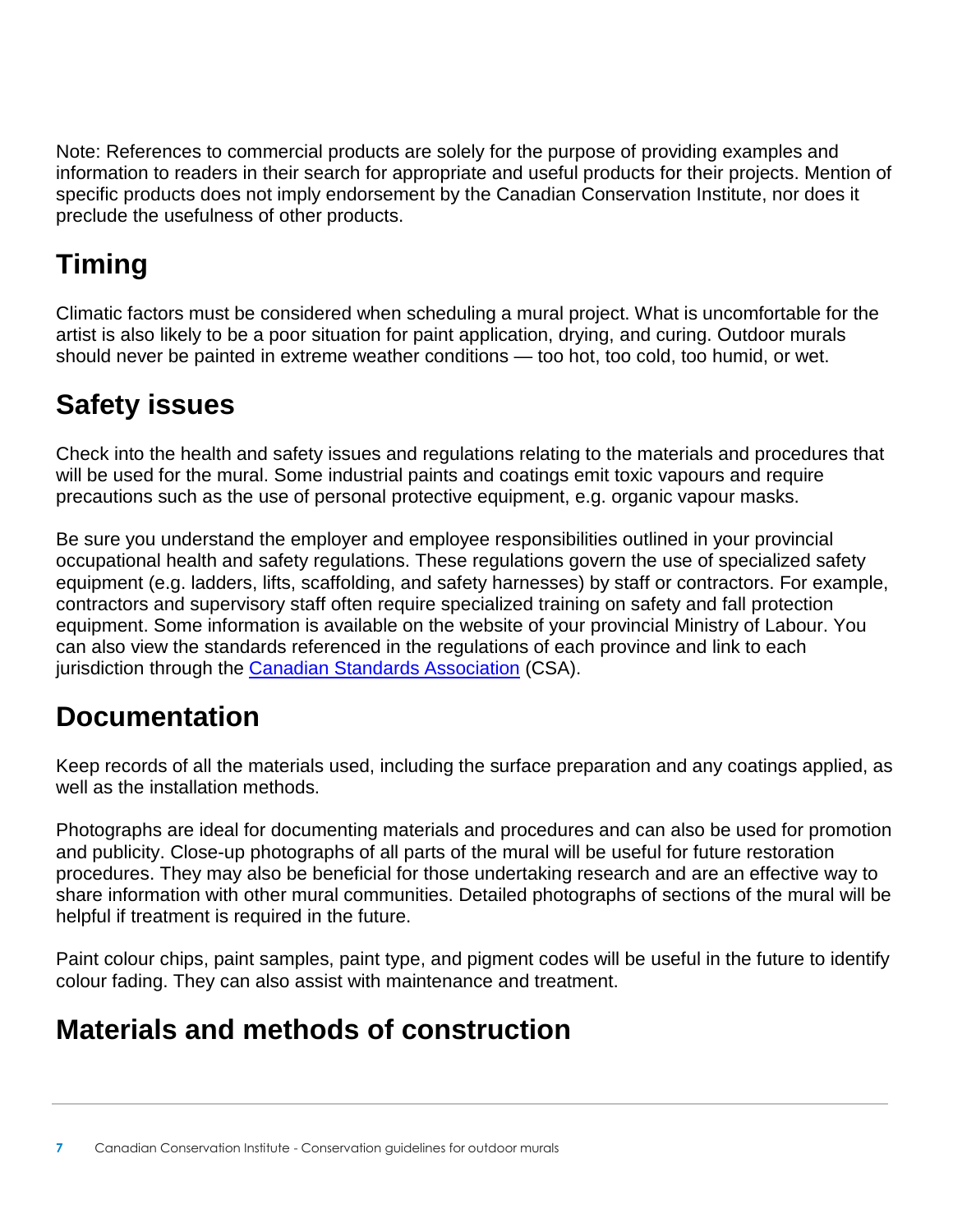Investigate the permanence and longevity of the proposed materials and methods of construction with other mural communities, product manufacturers, and conservators. Their experience can be invaluable to you, especially if you are considering new products or procedures. Information on the materials and methods of mural production is also available from [Golden Artist Colours,](http://www.goldenpaints.com/technicaldata/murals.php) [Mural Routes](http://www.muralroutes.com/)  [Inc.,](http://www.muralroutes.com/) the [Chicago Public Art Group,](http://cpag.net/guide) and [Rescue Public Murals.](http://www.heritagepreservation.org/RPM/about.html) However, keep in mind that the recommendations of others must always be assessed in the context of your climate and environment.

# **The primary support**

Murals can be created directly on a wall or on a separate support attached to a wall.



Image 1: Busy Wagons, by John Hood, 1999, Town of Collingwood mural, Collingwood, Ontario; (artists' acrylic paint on brick wall).

### **Walls**

If a mural is undertaken directly on the wall of a building, the wall is the predominant factor in the longevity of the mural. The wall must be in good condition and any loose material (such as dirt or flaking coatings) or repellent surfaces (such as release agents) must be removed. The primary enemy is moisture. Moisture in the wall, combined with the freeze/thaw cycles occurring in northern winters, can cause flaking of paint layers and sometimes spalling of the wall surface. Murals that are painted on old (red clay) brick walls are particularly prone to this kind of damage.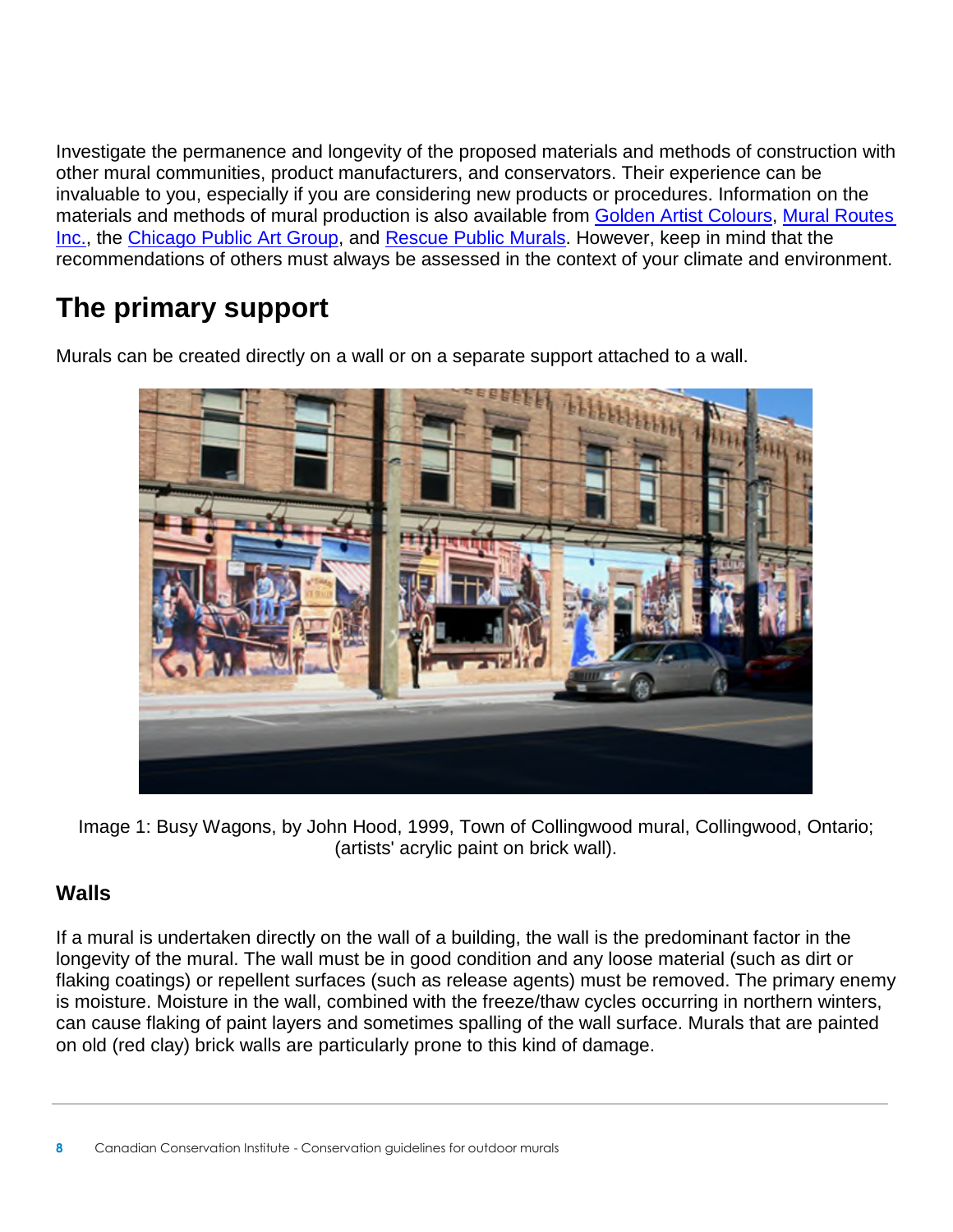Moisture can originate from many sources:

- $\bullet$  the ground (rising damp);
- within the building if the wall structure or insulation is inadequate;
- openings such as cracks or joints that do not have adequate flashings or caulking;
- deteriorated mortar;
- water run-off from the roof, etc.

Before painting a mural on a wall, inspect the wall carefully to ensure it does not have a moisture problem:

- Is there salt efflorescence or other signs of moisture damage?
- How does water move over the wall during rainfall does it flow over the surface or is it directed away?
- Is a "wetting" pattern or area visible?
- Are improvements necessary to divert water flow and drainage?
- Do the caulking or flashing need improvements?
- Have modifications to the wall resulted in areas of local instability?
- Is there staining from metal attachments?
- Are bathroom, laundry, or kitchen vents present?

Many different types of walls are suitable for murals:

- **Concrete block walls** provide a good, stable support. Their smooth surface is convenient to paint on and can be economical in terms of paint and brushes. As long as the surface is wellprepared, the mural should remain in good condition.
- **Plaster or brick walls** may or may not be suitable. Cracks, poor construction, poor insulation, or certain architectural features can allow moisture into the wall. On good brick walls, the odds of success can be increased by leaving the bottom few rows of bricks unpainted, or leaving an unpainted border around the mural. This provides an area for the wall to "breathe". However, such precautions will not prevent flaking paint and spalling of the brick surface if there is a moisture problem in the wall, or if the construction of the building allows interior humidity to move through the "porous" brick. Though some brick walls can be successful, older brick walls or red-clay brick walls are not considered a good choice.
- **Metal siding** appears to be suitable, with many murals surviving well.

#### **Separate supports**

Many murals are painted on separate supports, which offer the following advantages:

- the artist(s) can paint the mural within a studio and apply a protective coating in controlled conditions; and
- the murals can be relocated if necessary.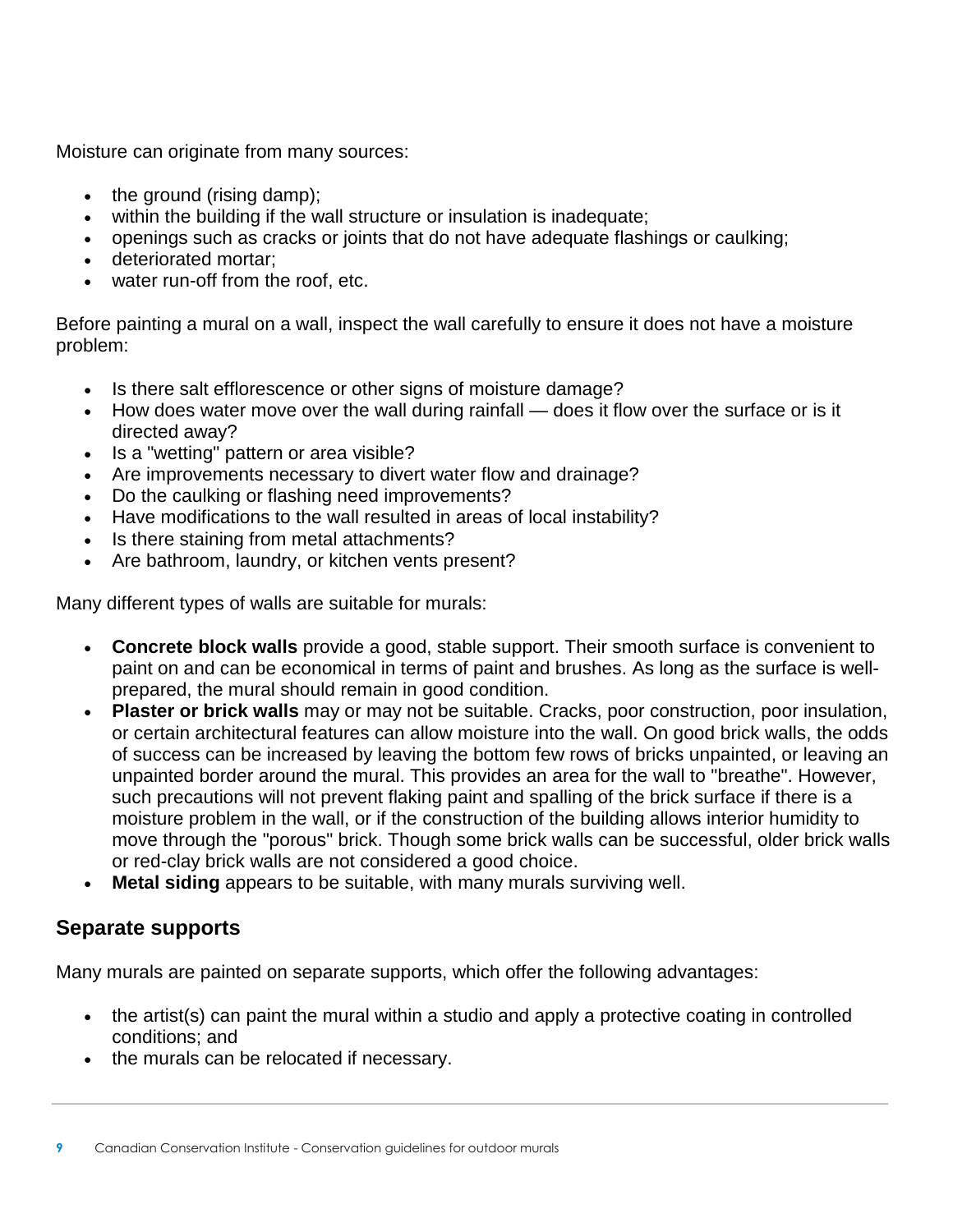Murals on separate supports require an armature or mounting system to attach them to a wall. Nonrusting metal fasteners or supporting armature are recommended. To ensure the mural is mounted effectively, seek the expertise of a qualified installer.

Many different materials can be used as the support for a mural:

- **Wood products** that are designed for exterior use can be suitable for murals provided they are high-quality products with the following characteristics:
	- o they are designed for long-term use;
	- o they have excellent durability outdoors;
	- $\circ$  the surface is compatible with the painting medium;
	- o they can be mounted easily to a wall;
	- o they can be sealed to prevent the ingress of moisture; and
	- o they are non-compressible and rigid so that permanent dents and other deformations cannot be made in the surface.

Marine plywood or sign painters' boards such as Crezon board are good choices. (Some artists have suggested that properly prepared and installed Crezon board lasts better than marine plywood.) Sign painters' boards are industrial plywood panels, made for exterior use, with a medium-density overlay that provides a nice painting surface. Be sure to choose a board with all-fir plys and no interior voids, and inspect it carefully prior to purchase to ensure there are no surface faults.

Laminated boards such as marine plywood and sign painters' boards require special precautions to prevent the ingress of moisture and the associated distortion and delamination of plys. The boards must be well primed; the edges and joints must be sealed; and flashing is required around the edges to prevent water seepage and direct water away.

- **Metals**, whether a honeycomb panel with aluminum skins or a Dibond panel (aluminum skin over a polyethylene core), can also be a suitable support for murals. Such murals appear to be quite durable as long as the surface is properly prepared.
- **Alternative supports** manufactured for the exterior environment have also been used, with varied success. However, before using a new industrial product as a support, try to see the product in use and answer the following questions:
	- o Does the material flex?
	- $\circ$  Is it compressible or does it have a compressible core that can be dented?
	- o Are repairs possible?
	- $\circ$  How must it be prepared and what paints are compatible with it?
	- o Are priming materials and paints safe and convenient to work with?
	- o What are the long-term properties?
	- o Is a special installation system required?
	- o Are all edges and points of attachment sealed against moisture and physically protected?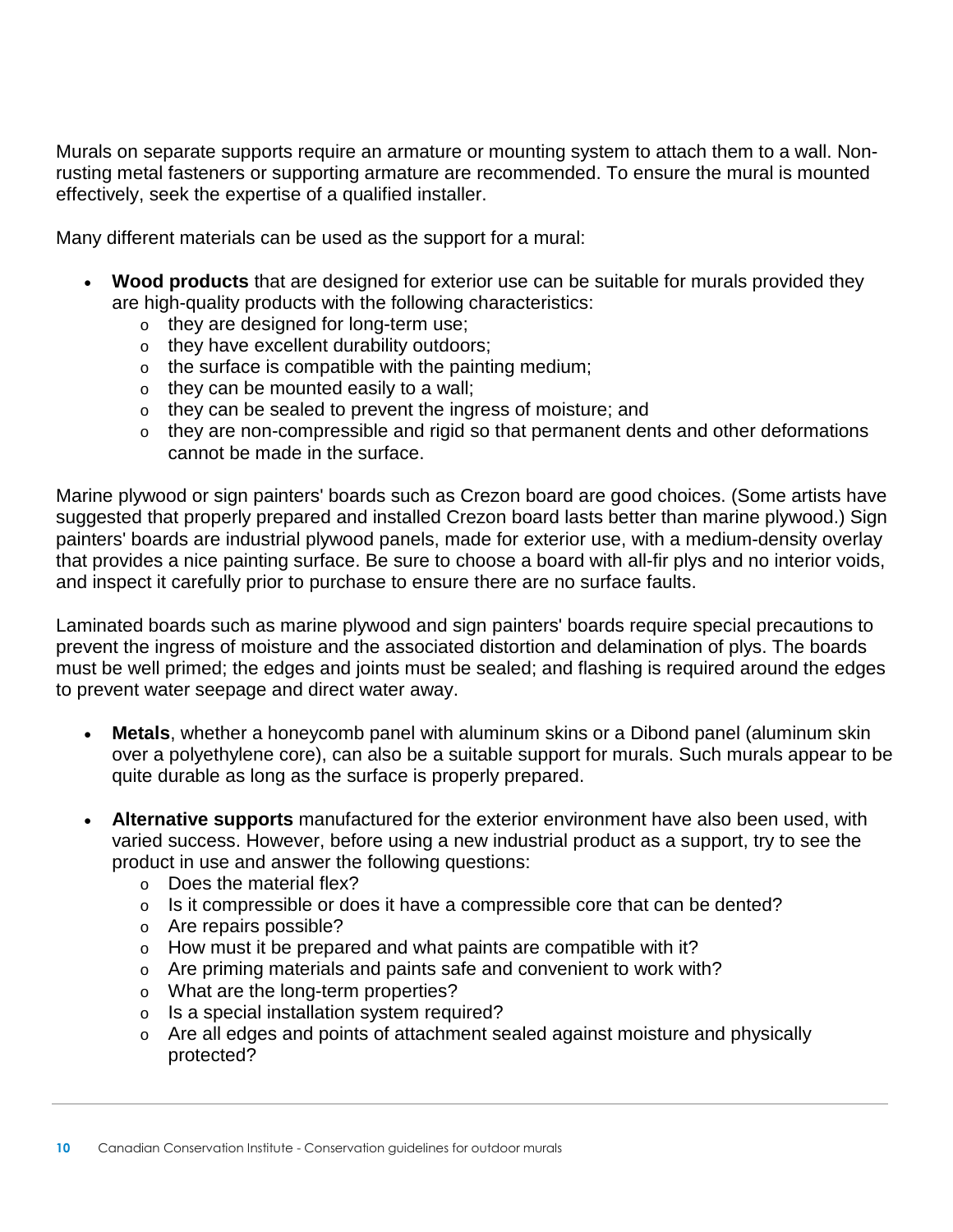It is also a good idea to seek the opinions and references of others who have used the product.

#### **Surface preparation**

A mural cannot survive for long if the paint does not adhere well to the primary support. To ensure good adhesion, the surface must be clean, coherent, and properly primed. Some surfaces may need some additional preparation to ensure they have an adequate "tooth" for the primer.

#### **Clean the primary support**

- wash the wall (if using a power washer, make sure not to damage the wall surface);
- remove any loose material;
- remove form release agents from concrete walls;
- if there are any surface agents that could interfere with adhesion, remove them with solvents or household cleaners;
- be wary of an existing coating on the surface, particularly if its composition is not known. It may not be compatible with the paint to be used; and
- allow adequate time for the wall to dry.

#### **Ensure the surface is coherent**

- inspect the wall carefully and note any surface damage;
- fill in any cracks;
- seek professional expertise and service if the wall requires extensive repair or if an additional surfacing is required;
- if the wall needs extensive repair, it may not be a good choice for the mural; and
- never paint over an existing architectural paint that is flaking or discontinuous.

#### **Obtain an adequate "tooth"**

- for metals or laminated wood board with smooth, finished surfaces, lightly abrade the surfaces to provide a "tooth" for the primer;
- "degrease" metal surfaces (e.g. with acetone, preferably outdoors) before sanding their slick surfaces; and
- remove residual powder from sanding with a damp cloth.

#### **Apply a high-quality primer**

- choose a primer that is compatible with the primary support and the paint to be used for the mural [technical representatives from architectural paint companies can provide advice on the best primer to use for a particular wall. Other mural programs/artists can offer insight into the success of specific primer/paint combinations];
- do not dilute the primer; and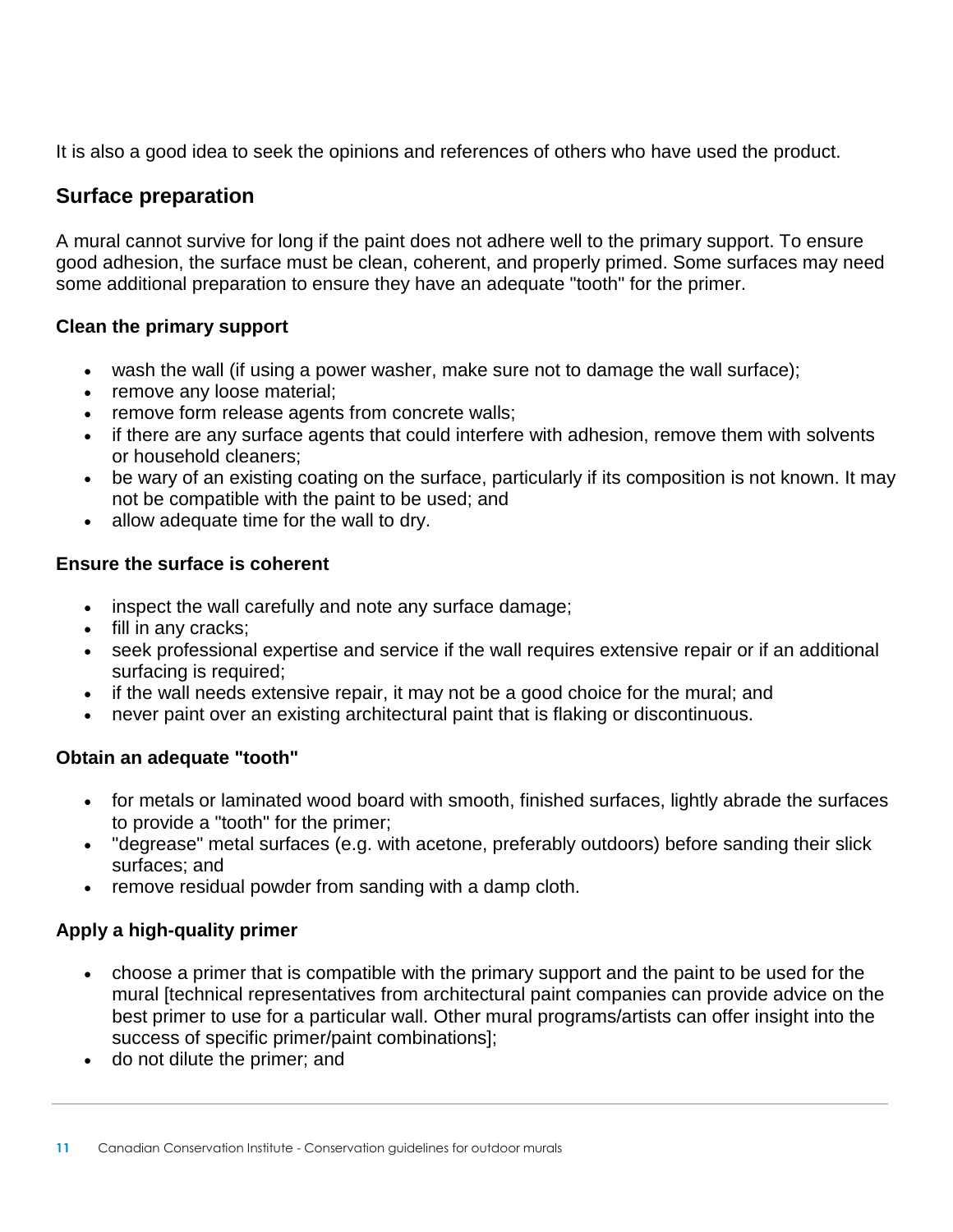• test and assess the adhesion of the primer to the primary support. [Apply the product to a small area on the surface and, when it dries, scratch the layer to test adhesion. Areas that appear to "resist" an even application or allow easy removal may require further cleaning and/or sanding.]

#### **Additional instructions**

For laminated wood supports, lightly sand the smooth surfaces to ensure good adhesion of the primer. Apply at least two or three layers of a water-resistant primer along all the edges of the board to prevent the ingress of moisture. Two layers of good-quality primer should also be applied to the front and back of the board.

For aluminum composite panels, lightly sand the surface and remove the dust, and then apply a primer that is compatible with the metal support and the painting medium. For more information, see Mayne, D. **Working with Aluminum Composite Panels**. City of Windsor Art Studio, 30/10/2008.

For metal-clad surfaces, contact those familiar with the cladding product and its present coating (e.g. architects, cladding and paint manufacturers, or other artists/mural communities) for advice on degreasing the surface as well as suggestions for compatible primers and paints.

## **Paint**

Above all, artists should know their materials. They should consult the product manufacturer, as well as other mural communities and mural artists who have used the product, to obtain technical information and advice. They should also monitor their murals over time to detect fading or deterioration of specific colours or products.

Many paints are suitable for murals, e.g. acrylic paints, silicate paints, and other industrial paints. Regardless of the paint chosen, it is essential that the pigments have high light stability. Some manufacturers conform to voluntary labelling standards, so look for rating scales and select only from the lightfast pigments. If a manufacturer has ratings on some products and not on others, the unlabelled pigments are likely of questionable lightfastness — and should be avoided.

When selecting paint, consult the manufacturer for answers to important questions such as:

- Is the paint suitable for use in the outdoor environment?
- Is it compatible with the support you are using?
- Does it require any special preparation of the support?
- Are there any other peculiarities of use?

Some paint manufacturers (e.g. [Golden Artist Colors](http://www.goldenpaints.com/) and [Nova Color\)](http://www.novacolorpaint.com/) work with artists on specific mural projects, and monitor the ongoing condition of the murals. They will be able to guide you toward the pigments and products that work best for outdoor murals. Other artists and mural communities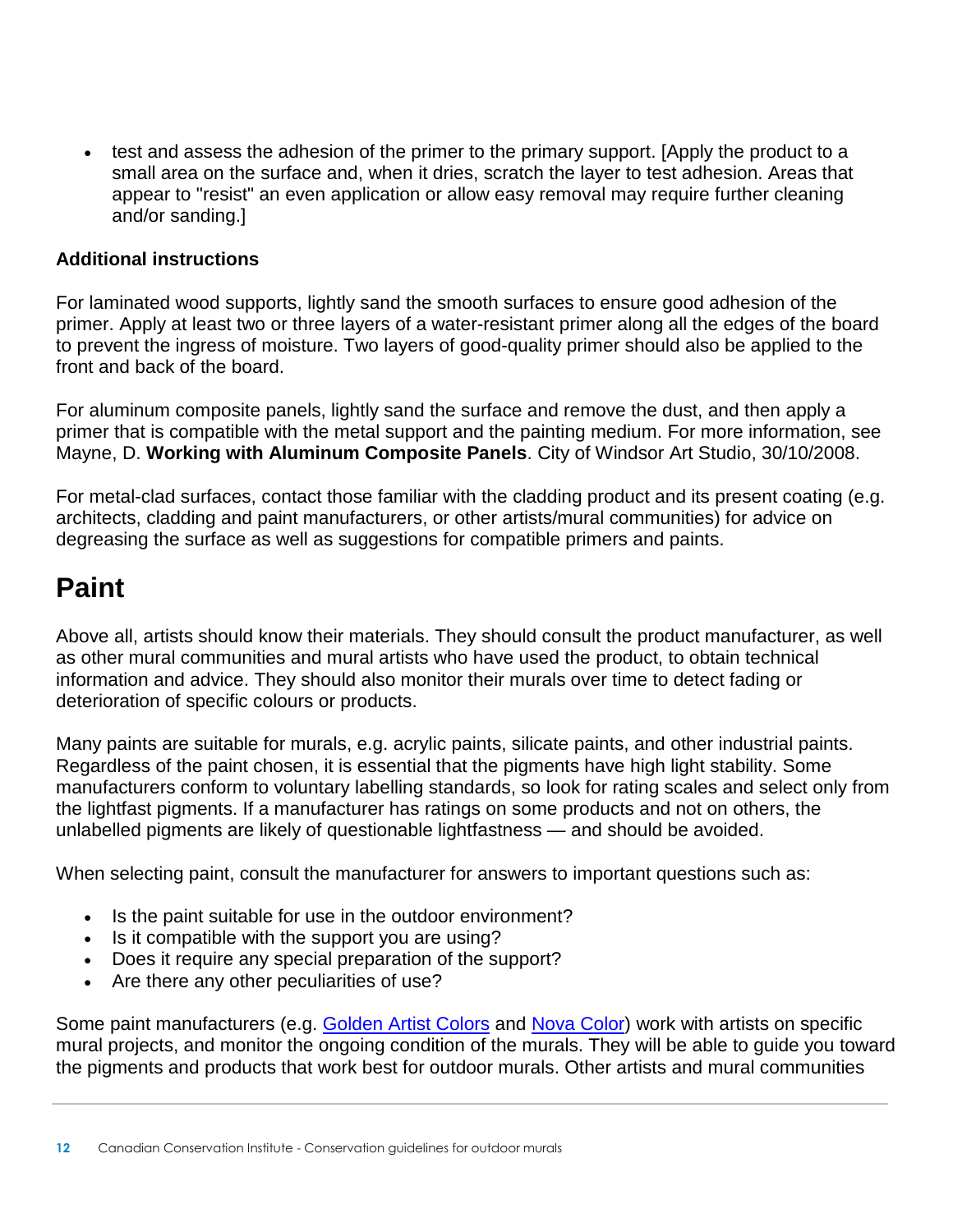are also a good source of information. Through experience, they are likely to be aware of which colours remain vibrant and which fade. Even when using the most stable pigments, always retain paint chips and paint samples as a reference for colour change and future restoration.

As outdoor mural programs have increased in recent years, so too have investigations into suitable mural materials. One common investigative procedure is accelerated ageing, which provides fast results but may not predict exactly how the paint will behave in the natural and harsh outdoor environment. Consultations with artists who have used the materials and/or monitoring outdoor murals produced with known materials can provide more accurate information. As more investigations into mural materials are carried out, more materials that are known to be stable should become available.

Most mural artists have preferred materials and methods. However, planning committees should verify the appropriateness of the approach by seeking references from other cities with murals by the same artist.

#### **Acrylic paints**

The most common paint for murals is acrylic.

- **High-quality acrylic latex house paints** are a popular choice, but they don't provide a large selection or vibrancy of colour. Although they can be mixed in a "palette" technique to modify the colours, the shades produced are often dull. For more information on specific paints being used, look for descriptions of major murals on artists' websites.
- **Artist-quality acrylic paints** such as [Golden Artist Colours,](http://www.goldenpaints.com/) [Stevenson Acrylic Paint,](http://www.dlstevenson.ca/) or [Nova](http://www.novacolorpaint.com/)  [Color Artists' Acrylic Paint](http://www.novacolorpaint.com/) are also widely used.

Provided the paint is of high quality and the surface is well prepared, the main problem with acrylic paints is fading of certain pigments and dulling of the surface due to deterioration of the medium. Even with lightfast pigments, some colours may fade prematurely.  $1$ 

Two other problems have also been noted:

- the acrylic medium can deteriorate when exposed to intense ultraviolet radiation, which can make the surface appear faded; and
- the surface of dried artists' acrylic films remains soft and tacky at relatively low temperatures, which allows dirt and dust to become embedded in the paint surface.

To address these issues, [Golden Artist Colours](http://www.goldenpaints.com/) recommends adding a harder medium (GAC-200) to the acrylic paint to increase its durability, as well as using a two-part coating system on top of the paint. They are also seeing promising results with their solvent-based acrylics, the MSA colours (Mineral Spirit-based Acrylic resin colours).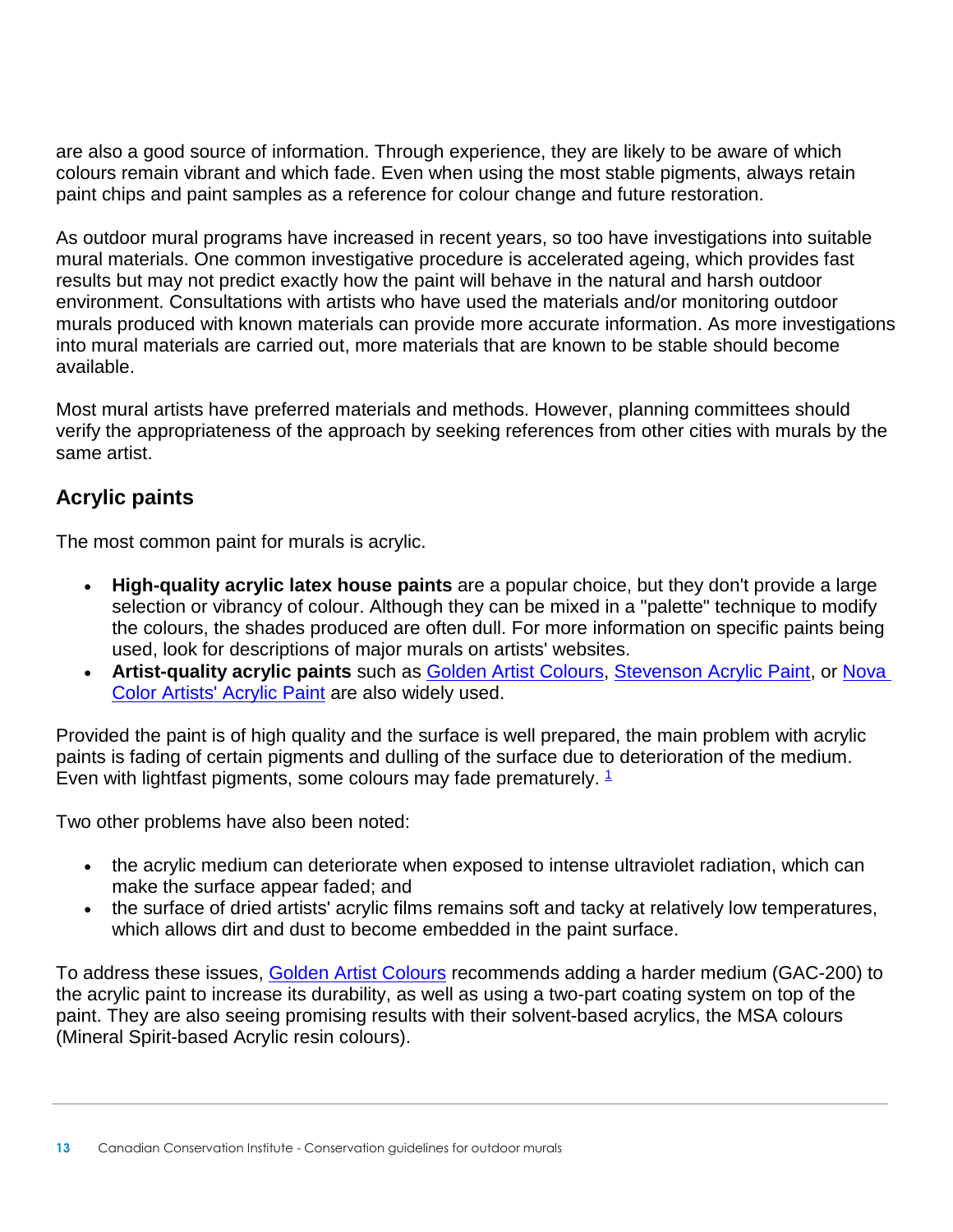#### **Silicate paints**

Silicate paints such as [Keim Mineral Paints](https://www.keim-usa.com/) can also be used for outdoor murals. These paints combine a potassium silicate binder with inorganic fillers and natural earth oxide pigments. The paint penetrates into mineral (masonry) substrates (i.e. brick, concrete, stucco), forming a permanent bond that is integral with the surface. The palette of silicate paints is not as extensive as the palette of acrylic paints, but the inorganic pigments are durable and resistant to fading. Successful use of silicate paints also requires proper surface preparation and some working experience with the product. To view some examples of murals produced with Keim paints, see [Eric Grohe Murals &](http://www.ericgrohemurals.com/)  [Design](http://www.ericgrohemurals.com/) and [AlbanyMural.](http://thefinishedwall.net/projects/albany-mural/)

#### **Other industrial paints**

Other industrial paint systems have been used with varying degrees of success. Before deciding on an industrial paint, assess it for:

- permanence and longevity within the specific environmental context;
- compatibility with the support material;
- ease of use; and
- toxicity.

## **Alternative media**

As an alternative to paint, durable media such as coloured bricks, mosaic or sculptural metallic or ceramic pieces can be used to create a design (mural) on a wall.

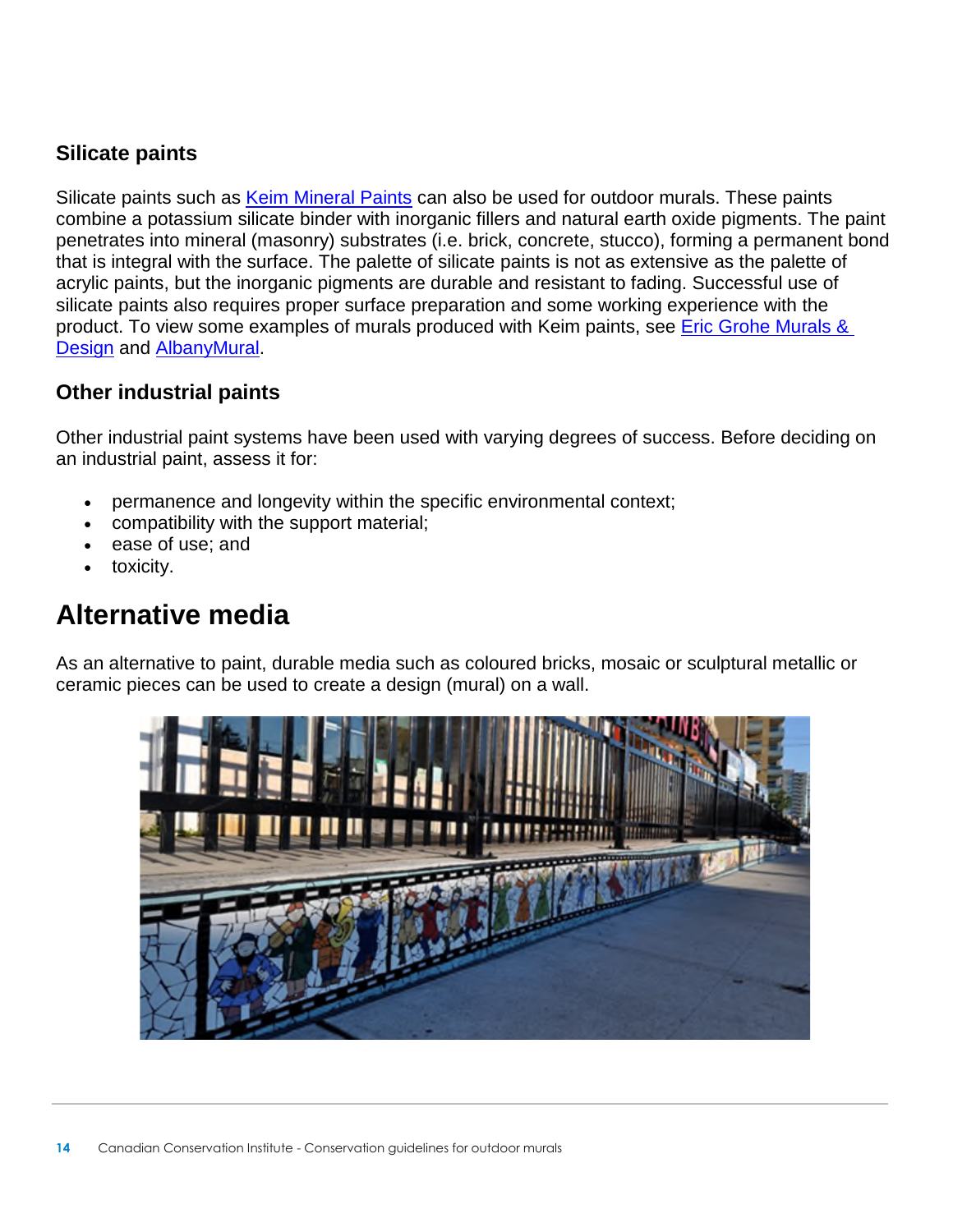Image 2: Mosaic Mural Almonds and Wine by Cristina Delago, 2010; City of Toronto, Ontario; (frost resistant porcelain tiles, glass tiles and handcrafted porcelain tiles, exterior grade adhesives and grouts on cement board attached to the wall with Tapcon® screws and commercial grade caulking; grout sealer applied once a year.) Photograph by Tomasz Majcherczyk, 2010

### **Surface coatings**

The application of a surface coating may increase the longevity of a mural by:

- helping to prevent the photochemical breakdown of the paint medium;
- providing some physical protection against atmospheric abrasives or minor damage; and
- providing a surface against which some cleaning can take place.

However, surface coatings have been used with varying success. Some coatings have discoloured, peeled unevenly from the surface, developed a white haze (blanching or bloom), and been impossible to remove without damage to the paint. Given such unsightly problems, it is important to investigate a coating thoroughly before applying it to a mural. Contact the manufacturer to obtain information on the coating's properties and recommended use, and communicate with other communities or artists who have had experience with the product over a number of years. It is better **not** to apply a coating than to apply one that could have poor ageing properties.

To be a suitable surface coating for outdoor murals, the product should be stable (remain clear and coherent) and compatible with the paint and the primary support. For example, it must not dissolve the paint, and it must not make a brick wall completely impermeable to moisture. In addition, some coatings that are suitable for solid supports are not recommended for flexible supports such as banners. Although it is preferable that the coating be reversible (easily removable), finding a product that can be removed from an acrylic paint surface is likely impossible.

Information on the behaviour of surface coatings on outdoor murals is generally lacking, although research has begun. For example, Mark Gottsegen, Administrator of the Art Material Information and Education Network (AMIEN), is developing a testing program to monitor how well coatings withstand the environment to which they are exposed [\(Mural Painting. Conjecture to Knowing a Manufacturer's](http://www.justpaint.org/mural-painting-conjecture-to-knowing-a-manufacturers-point-of-view/)  [Point of View\)](http://www.justpaint.org/mural-painting-conjecture-to-knowing-a-manufacturers-point-of-view/). However, existing anecdotal evidence and the results to date do not allow for specific product recommendations.

Nevertheless, some artists and communities are having success with specific coatings. Automotive clear coats that contain ultraviolet filters and can be easily washed have been used successfully on murals executed on aluminum composite panels (Mayne, D. **Working with Aluminum Composite Panels**. City of Windsor Art Studio, 30/10/2008). Los Angeles mural groups have been recommending coating products such as Soluvar. [Golden Artist Colours](http://www.goldenpaints.com/technicaldata/murals.php) has specific recommendations regarding their own products  $\frac{2}{3}$  $\frac{2}{3}$  $\frac{2}{3}$  and artists appear to be following the recommendations with success. <sup>[3](https://www.canada.ca/en/conservation-institute/services/care-objects/fine-art/conservation-guidelines-outdoor-murals/creating-new-mural.html#fn3)</sup> Various other commercial products have also been used with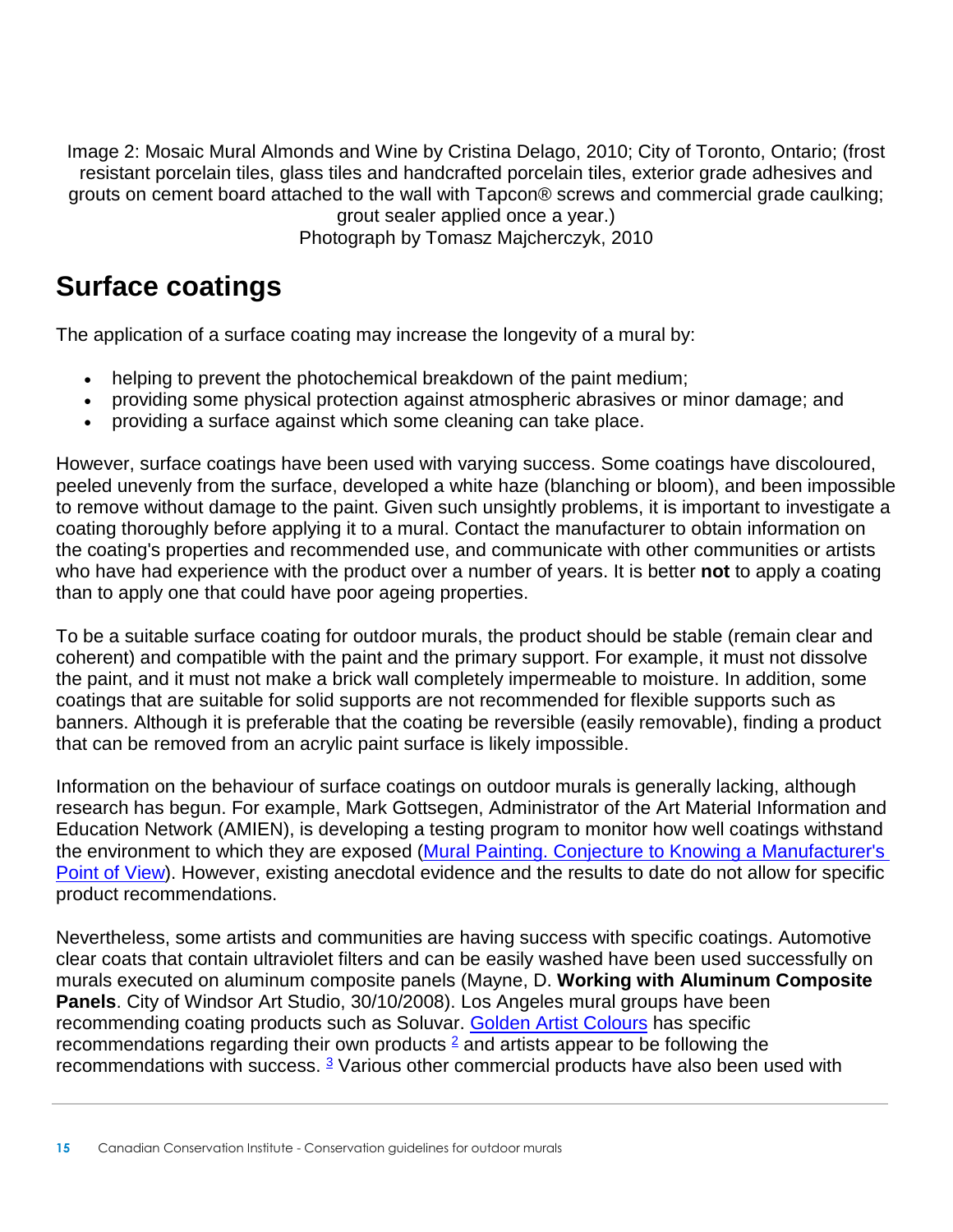apparent success. Many mural artists have become confident in the products they use — the coatings have become part of their technique and are routinely applied upon completion of their work.

The effectiveness of a surface coating will also depend on how and when it is applied. The application may not be successful if:

- the surface is not clean and dry;
- the application method is faulty:
- the surface texture of the wall is not conducive to a clear, even layer; and
- the environmental conditions are unsuitable for application and drying.

To ensure the application of a coating is successful:

- $\bullet$  know the product;
- contact the manufacturer to inquire about its properties;
- obtain advice on its behaviour from those who have used it;
- test it to make sure it works on your support and paint surface; and
- ensure it is applied properly (have a knowledgeable person supervise contractors).

For murals on a separate support, ensure that the paint and/or surface coating are applied over any fasteners/holes that are used to attach the support to a wall. This will help prevent the ingress of moisture at the points of attachment.

## **Anti-graffiti coatings**

The first line of defence against graffiti should be proper site selection, lighting, maintenance, signage, and community buy-in. However, if a graffiti problem develops, or if locating the mural in a high-traffic or graffiti-prone area is unavoidable, an anti-graffiti coating may be appropriate.

Before applying an anti-graffiti coating, make sure it is appropriate for the wall surface and the climatic conditions in the area. Contact the manufacturer for information on its properties, recommended use, and removability (some products can only be applied and removed by a licensed firm, whose methods may not be appropriate for a mural). Information on the performance of a coating can also be obtained from municipalities who have used it.

Some anti-graffiti coatings are sacrificial, i.e. they are meant to be removed along with the graffiti. The recommended removal method for these coatings is often water under high pressure. Because this procedure is not appropriate for many wall surfaces or murals, a less aggressive removal method should be developed (in collaboration with the technical reps) and tested prior to using the product.

Some studies on anti-graffiti products and other protective surface coatings have been initiated in the last few years. For example, Tarnowski et al. have been studying anti-graffiti coatings on sandstone and marble (Tarnowski, A., X. Zhang, C. McNamara, et al. "Biodeterioration and Performance of Anti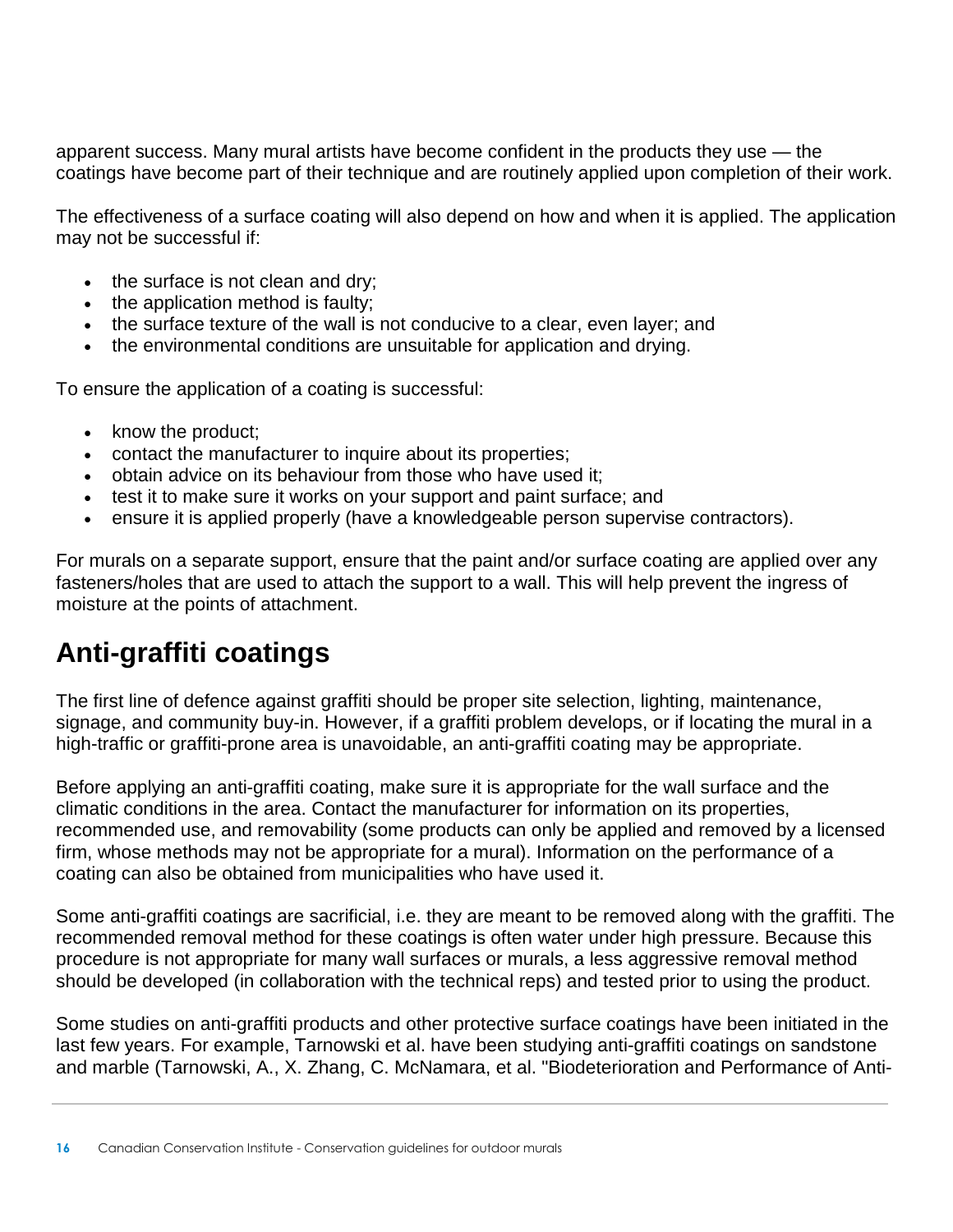graffiti Coatings on Sandstone and Marble." **Journal of the Canadian Association for Conservation** 32 (2007), pp. 3–16). In addition, artists in the Philadelphia Mural Art Program and students and faculty from the Winterthur/University of Delaware Art Conservation Program are collaborating on a project to explore new products (Kerr-Allison, A. **Outdoor Public Murals: Materials, Advocacy and Conservation**. Winterthur/University of Delaware Program in Art Conservation, 2007). They have begun testing a water-based ultraviolet-absorbing coating to determine if it:

- protects the mural from exposure to ultraviolet radiation and weathering;
- remains clear:
- provides a barrier against dirt and graffiti; and
- is safe to apply and remove.

After 3 years, the product appears promising in its performance on test surfaces. However, it has not yet been tested for removability or as a protective layer against graffiti.

### **Footnotes**

**1** 

Studies at the University of Delaware have investigated the photo-reactive effect of titanium dioxide in accelerating fading in some paint films and the use of ultraviolet inhibitors to prevent or reduce such fading. For more information, consult:

Keister, J.E. **The Investigation of Fading in Outdoor Murals: The Photo-Reactive Effect of Titanium Dioxide and Possible Use of Ultraviolet Inhibitors**. Winterthur/University of Delaware Program in Art Conservation, Undergraduate research paper in Art Conservation, 2006.

Ritschel, C. **Ultraviolet-light Absorbing Coating for Historic Windows**. Winterthur/University of Delaware Program in Art Conservation, Graduate research paper in Preventive Conservation, 2005.

**2** 

Golden's two-part system for a final varnish illustrates the thought that goes into the formulation of such products. They recommend an isolation coat that has a dual function: to provide a more even surface to reduce foaming of the varnish, and to provide a layer against which the top varnish can be removed without harming the image below (should removal be necessary). The isolation coat to be used depends upon the application technique — spray or brush. As a final varnish they recommend either the regular or hard MSA product. All their varnishes contain ultraviolet absorbers and light stabilizers. These additives help to slow down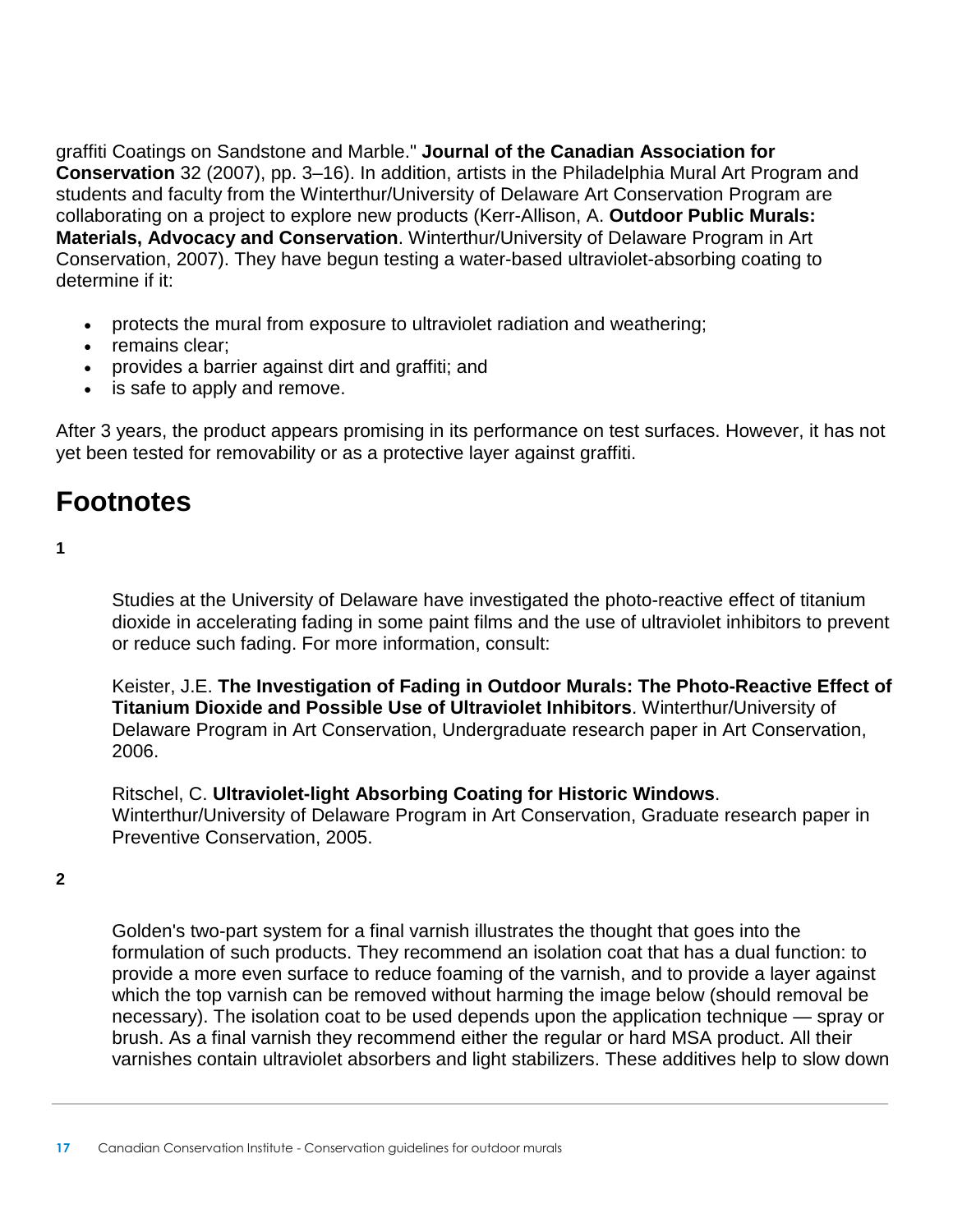deterioration but may not prevent fading and deterioration of the medium within the exterior environment. The company feels both products work well but the hard MSA varnish may be more durable in the long term. The hard varnish will also be harder to remove in the future.

**3** 

"If your mural has been painted with top quality acrylics on a properly sealed surface, followed by a protective isolation gel coat and a final coat of Golden MSA Varnish, then you will find these steps to be sufficient for most requirements." (Hood, J. "Painting Materials and Techniques." pp. 54–55 in [Mural Production: A Resource Handbook.](http://www.muralroutes.com/handbook/handbook.htm) Mural Routes Inc., 2004.)

# **Caring for an existing mural**

A mural that deteriorates prematurely or is damaged or vandalized will risk further damage, will lose community acceptance, and will not promote the positive values it was meant to inspire.

# **Expected lifetime**

Many public art programs consider murals to be temporary, with a lifetime of approximately 10 years. But some murals have lasted more than 20 years, and their communities want them to last even longer.

The harsh outdoor environment and the changing use of public space necessitate an approach to the preservation of murals that is different from that for a traditional artwork. Inspection, ongoing maintenance, and periodic treatment are essential to keep a mural in good condition. In extreme cases, relocation, repainting, or deaccession may have to be considered. While the longevity of a mural is largely determined by the decisions made during its planning and creation, maintaining community awareness and support is also extremely important. Cities with major mural programs have learned that once a mural loses its significance to a community, it will tend to become a target for vandalism and graffiti. Unrepaired graffiti, vandalism, and damage will attract more of the same leading to a cycle of increasing loss.

## **Inspections and maintenance**

It is important to inspect murals annually or semi-annually to ensure that instability, damage, or potentially damaging conditions are detected before major damage or deterioration occurs. All inspections as well as any work that is subsequently carried out should be documented (see the sample [condition report form\)](https://www.canada.ca/en/conservation-institute/services/care-objects/fine-art/conservation-guidelines-outdoor-murals/condition-report-inspection-record/outdoor-mural-condition-report-form.html).

#### **Scheduling inspections and maintenance**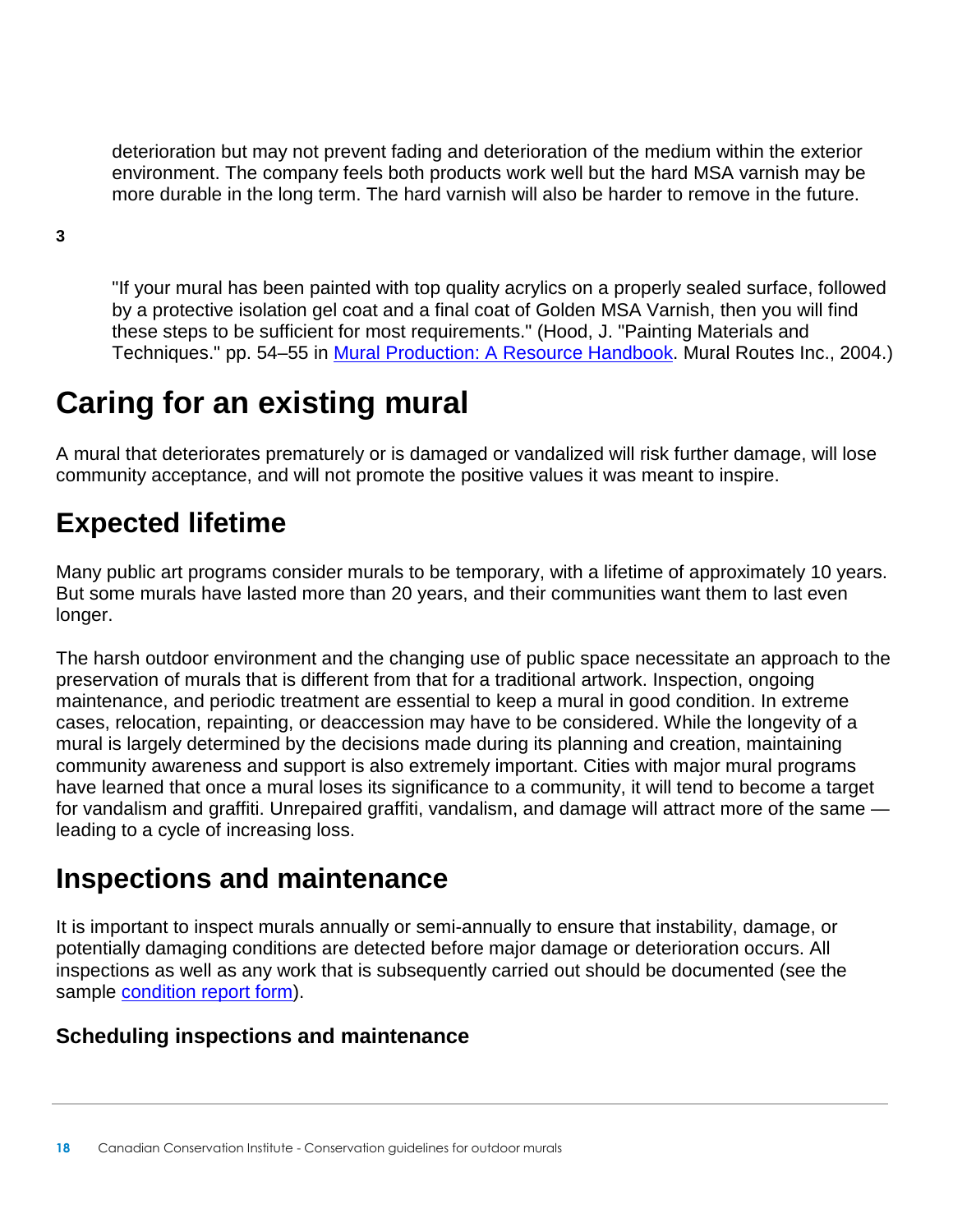Spring is an excellent time for an annual inspection. Required maintenance and treatment activities can then be undertaken during the summer months. Another inspection should be done in autumn to address any problems prior to the harsh winter season.

#### **Who does the work?**

Municipal groups can't usually afford to hire a conservator to undertake all inspection, maintenance, and treatment activities. However, they should at least have a conservator initiate the maintenance program and be available for consultation and treatment as required. Some cities have successfully cared for their murals by hiring a local artist to undertake an annual routine recommended by a conservator: gentle washing with sponges, applying fills in damaged areas, and in painting areas of loss. Consistency in the person doing the work is often the key to success. A conservator should also be contacted whenever new products or procedures are considered, graffiti needs to be removed, or extensive treatment is required. New products and procedures will always require assessment and appropriate tests. It is important to note before cleaning a mural:

- be wary of well-meaning offers by community members to undertake cleaning or maintenance activities;
- industrial maintenance procedures such as power washing are often inappropriate for murals and can cause extensive damage;
- repairs undertaken by individuals who are not knowledgeable about the materials, techniques, and overall approach to conservation treatment can result in unsightly damage; and
- always seek a second opinion on major repairs to the mural or wall, particularly if the recommendation is received from someone selling a product or service.

# **Vandalism**

#### **Neglected pieces become an invitation for vandalism**

Preventive strategies for vandalism include an attractive, well-maintained site, an artwork in good condition, a respected building, and an informed, involved community.

One common form of vandalism is graffiti. Graffiti is often an expression of territory, i.e. the location is "tagged" with graffiti to assert control of "turf". As one tag will invite additional competing tags, prompt removal of graffiti can help to prevent its reoccurrence. However, involving community youth in the mural is often a more effective way to stop graffiti.

Graffiti must be removed in a safe and effective manner that does not affect the image layer below. For this reason, removal should be undertaken by a conservator or an artist/technician familiar with the piece after consultation with or under the supervision of a conservator. Removal without adequate testing, or by an individual without adequate experience or supervision, can irreparably harm the mural.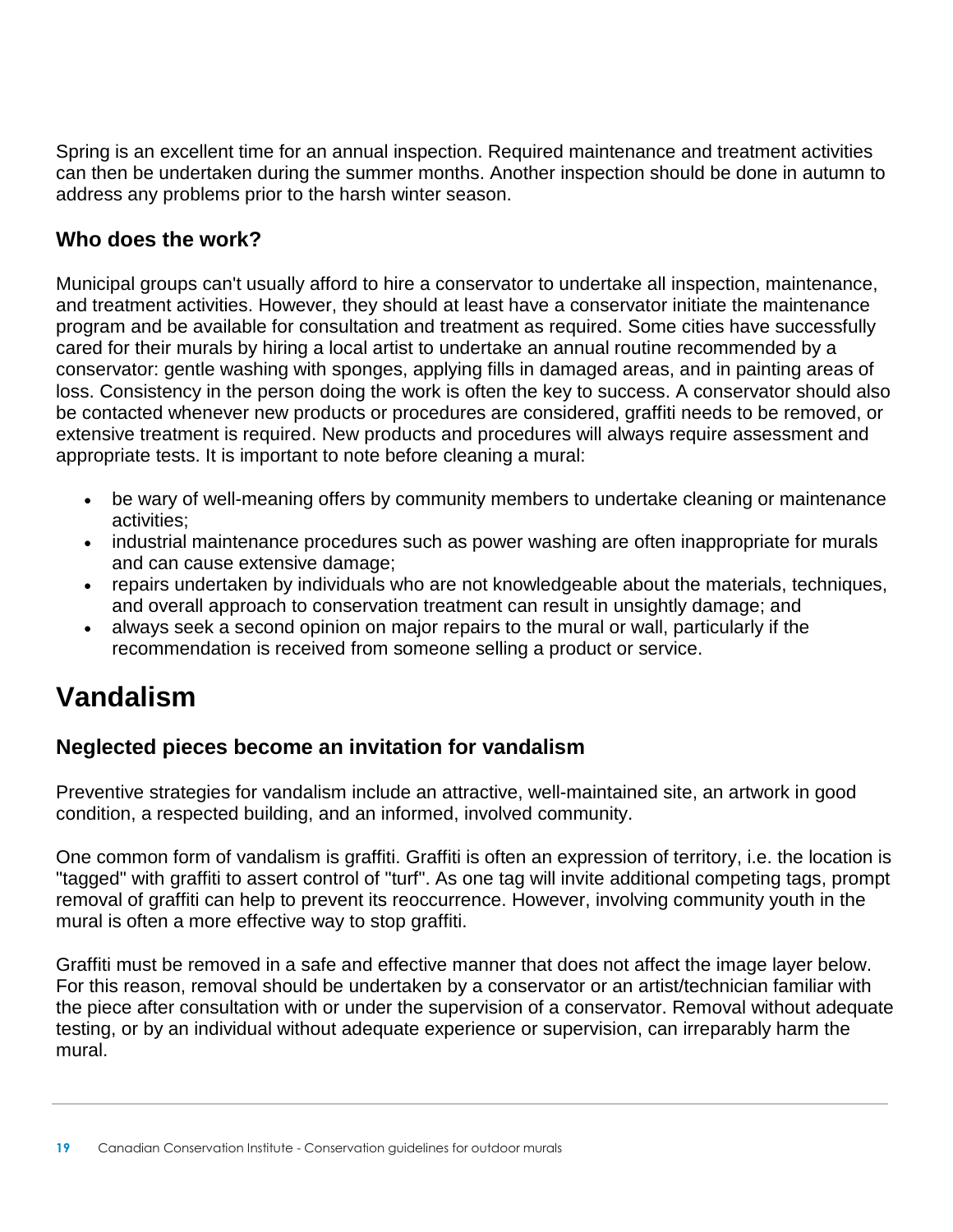### **Treatment approaches and documentation**

The approach to making treatment decisions should have been outlined in the initial planning stage for the mural or as a conservation policy within the mural program. If such a document exists, it will provide a "roadmap" for making treatment decisions. For example, it will indicate who should be contacted (a conservator and/or artist), whether or not a committee (i.e. program administrator, artist, conservator, community members, and/or funding body) will discuss the proposed treatment options, and who will approve the proposed treatment.

Treatment decisions will be unique for each mural. A professional conservator should ideally be involved. He/she can provide treatment options and an outline of the materials and procedures to be used. The final decision should include input from all the various stakeholders — the owner/municipality, the community, and the original artist.

Many cities include conservators in major programs to conserve important murals. Other communities have had success by working with artists and supervised community volunteers. Judith Baca provides many examples where the community has played a vital role in treatment decisions and activities (Baca, J. "Public Participation in Conservation. 1: The Great Wall of Los Angeles." pp. 21–29 in **Conservation and Maintenance of Contemporary Public Art**.The Cambridge Arts Council and Archetype Publications, 2002).

Prior to undertaking the agreed-upon treatment, the cause of deterioration should be determined and corrected. The original artist should also be consulted prior to major treatment or alteration of the work or its context, both as a moral right and because he/she can provide detailed information on the materials, techniques, and visual characteristics of the original surface.

The actual treatments can range from a traditional conservation approach (in which a conservator inpaints  $1$  areas of loss) to treatments in which a conservator supervises or advises an artist and/or a group of community volunteers in restoration or reconstruction activities, to treatments undertaken by an artist, who has proved they are respectful of a conservation approach and undertakes relatively basic procedures that have been approved by the artist and owner. A mural with major loss or deterioration may require more extreme intervention, such as reconstruction (repainting) of damaged parts based on respect for the remaining original material and evidence of an earlier state (photographs), or even repainting by the original artist.

All treatments should be carefully documented. The treatment decisions should be recorded, and a detailed record kept of the work undertaken, the materials used, the person(s) doing the work, and the date. Before, during, and after treatment photographs should also be taken.

There are many resources available to help locate a conservator. In Canada, the [Canadian](http://capc-acrp.ca/what_is_capc.asp)  [Association of Professional Conservators](http://capc-acrp.ca/what_is_capc.asp) (CAPC) maintains a list of conservators across the country who have successfully completed a voluntary accreditation process, and can provide information that will assist in making an informed choice. However, the CAPC list does not include all of the qualified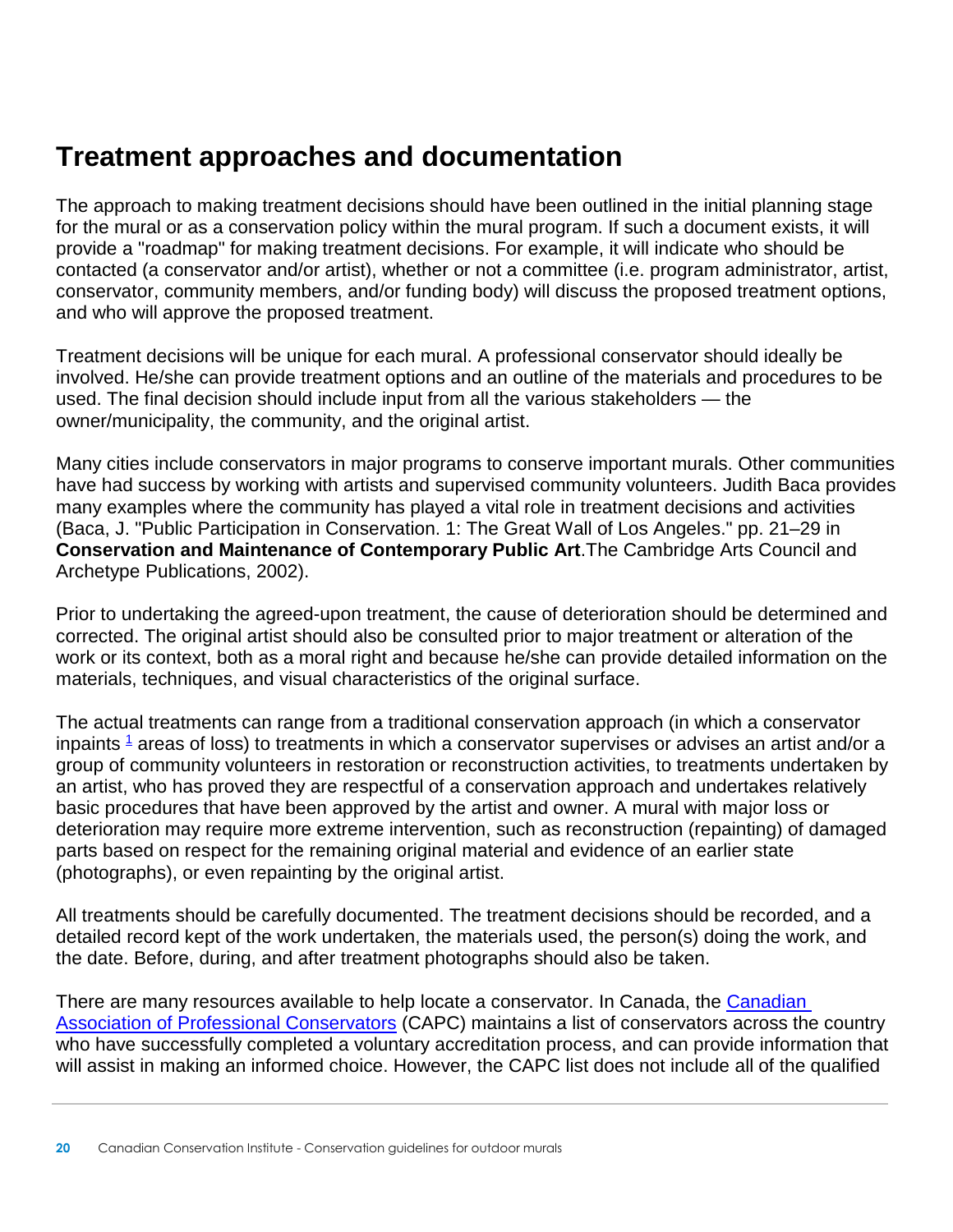conservators working in Canada. Other references can be obtained from major galleries or museums in the area.

All conservators in Canada are guided by the standards and ethical obligations outlined in **The Code of Ethics and Guidance for Practice** of the Canadian Association for Conservation and the CAPC.

## **Footnotes**

**1** 

Inpainting (also referred to as retouching) refers to the application of new paint to areas where original paint has been lost or abraded. This is distinct from overpaint which hides or covers areas of damage but also obscures undamaged areas. Overpaint is often excessive and unnecessary.

# **Condition Report and Inspection Record**

The Canadian Conservation Institute (CCI) would like to assist you in creating and maintaining outdoor murals that will remain a source of beauty and community pride for many years. An annual inspection and documentation of your murals is an important first step in an ongoing maintenance program, and we are pleased to provide you with this **Condition Report form** to assist you with this task. The first part of this form ("Record of Materials, Condition and Maintenance Recommendations") requests detailed information on the mural and the site. This only needs to be filled in once and will be important information for your files. The second part of the form, ("Inspection Record") (one page, front and back), can be used for your annual inspections.

By recording the materials and condition of your murals and retaining the report in your files, changes in condition from year to year can be readily detected. This will allow you to address problems and deterioration before major unsightly and perhaps irreparable damage occurs.

For more information on how to track your inspection of outdoor murals, view the Outdoor mural [condition report form.](https://www.canada.ca/en/conservation-institute/services/care-objects/fine-art/conservation-guidelines-outdoor-murals/condition-report-inspection-record/outdoor-mural-condition-report-form.html)

# **Additional references and resources**

Conservation guidelines for outdoor murals by Debra Daly Hartin, Senior Paintings Conservator, Canadian Conservation Institute (CCI).

# **References**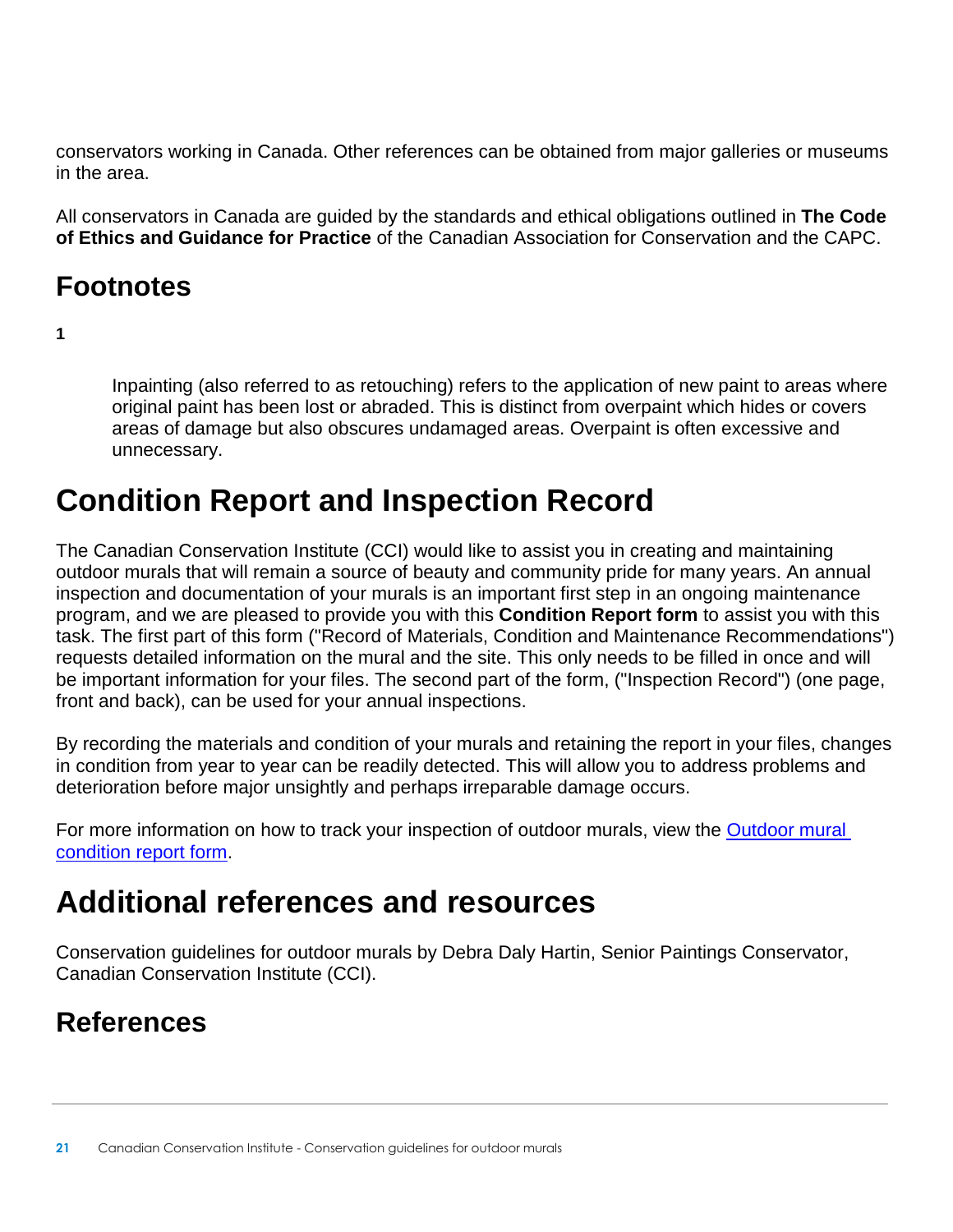**Conservation** (the Getty Conservation Institute Newsletter), Volume 18, Number 2, 2003.

The entire issue is devoted to outdoor murals. Articles include:

- o "The Conservation of Outdoor Contemporary Murals" (by Leslie Rainer)
- o "Preserving Art in Public Places; A Discussion about Mural Painting and Conservation"
- $\circ$  "The Painted Murals of Cambridge Maintaining the City's Collection" (by Hafthor Yngvason)
- o "Mural Painting and Conservation in the Americas: A Symposium" (by Kristin Delly)
- **Conservation and Maintenance of Contemporary Public Art** (by Hafthor Yngvason). Cambridge, MA: The Cambridge Arts Council / London, UK: Archetype Publications, 2002.
- **Just Paint** (Golden Artist Colors Newsletter) [\(PDF Version,](http://www.goldenpaints.com/justpaint/jp10.pdf) 175 KB), Number 10, 2002. The entire issue is devoted to Mural Production and includes a **Mural Quick Reference Guide**.
- **Military Wall Art: Guidelines on its Significance, Conservation and Management**. English Heritage, 2004.
- **Model Agreements for Visual Artists: A Guide to Contracts in the Visual Arts** (by Paul Sanderson). Toronto: Canadian Artists Representation Ontario, 1982.
- **Mural Paints: Current and Future Formulations** [\(PDF Version,](http://www.getty.edu/conservation/publications_resources/pdf_publications/pdf/golden.pdf) 287 KB) (by Mark Golden), 2003.
- [Mural Production: A Resource Handbook,](http://www.muralroutes.com/handbook/handbook.htm) Mural Routes Inc., Scarborough, 2004.

An easy to read guide on many aspects of mural production including excellent technical advice from an experienced artist. It is an excellent resource for communities who are considering a mural or mural program.

### **Resources**

[Canadian Association of Professional Conservators \(CAPC\)](http://capc-acrp.ca/what_is_capc.asp) 

The CAPC provides a list of accredited conservators in Canada as well as information on what to expect from a professional conservator.

[Chicago Public Art Group \(CPAG\)](http://cpag.net/guide/2/2_pages/2.htm) 

The CPAG provides excellent information on community public art projects, including a practical guide on creating community murals.

Getty Conservation Institute.

[Mural Painting and Conservation in the Americas](http://www.getty.edu/conservation/public_programs/conferences/mural.html) (conference in 2003).

[Modern Paints](http://www.getty.edu/conservation/our_projects/science/modpaints/index.html)